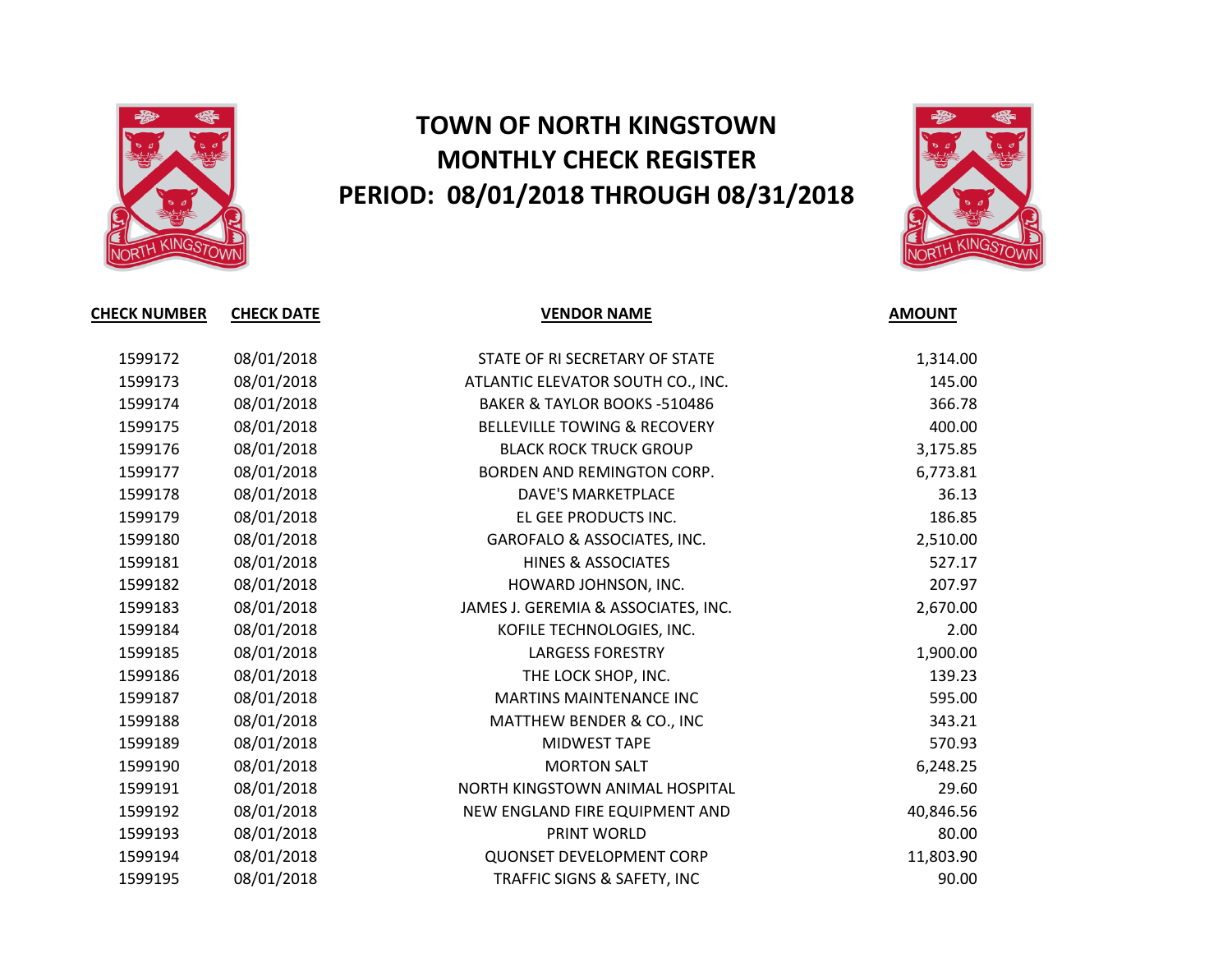| 1599196 | 08/01/2018 | <b>TYLER TECHNOLOGIES INC</b>        | 1,625.77  |
|---------|------------|--------------------------------------|-----------|
| 1599197 | 08/01/2018 | WARWICK WINWATER WORKS CO. INC.      | 629.43    |
| 1599198 | 08/01/2018 | WATSON MULCH & LOAM INC              | 244.00    |
| 1599199 | 08/01/2018 | WESTON & SAMPSON ENGINEERS, INC.     | 10,346.00 |
| 1599200 | 08/01/2018 | WHELAN, CORRENTE, KINDER & SIKET LLP | 5,506.03  |
| 1599201 | 08/01/2018 | <b>WICKFORD LUMBER</b>               | 9.18      |
| 1599202 | 08/01/2018 | XAVUS SOLUTIONS LLC                  | 990.00    |
| 1599203 | 08/08/2018 | 24 Trauma                            | 125.00    |
| 1599204 | 08/08/2018 | AAA POLICE SUPPLY                    | 2,590.00  |
| 1599205 | 08/08/2018 | AIR DUCT CLEANING INC.               | 3,335.00  |
| 1599206 | 08/08/2018 | OLDCASTLE ARCHITECTURAL INC. CO 420  | 217.60    |
| 1599207 | 08/08/2018 | PAUL APPLETON,                       | 75.00     |
| 1599208 | 08/08/2018 | AT & T MOBILITY                      | 116.90    |
| 1599209 | 08/08/2018 | ATLANTIC ELEVATOR SOUTH CO., INC.    | 145.00    |
| 1599210 | 08/08/2018 | <b>KATHERINE BAXTER</b>              | 360.00    |
| 1599212 | 08/08/2018 | BOUND TREE MEDICAL, LLC              | 1,030.10  |
| 1599213 | 08/08/2018 | <b>CHARLENE BURNS</b>                | 320.00    |
| 1599214 | 08/08/2018 | <b>CHRISTOPHER CARBONE</b>           | 350.00    |
| 1599215 | 08/08/2018 | CASEY ENGINEERED MAINTENANCE, INC.   | 1,223.61  |
| 1599216 | 08/08/2018 | CDW GOVERNMENT INC.                  | 387.99    |
| 1599217 | 08/08/2018 | <b>CONNECTICUT POLICE SUPPLY</b>     | 447.00    |
| 1599218 | 08/08/2018 | <b>COX COMMUNICATIONS</b>            | 1,384.43  |
| 1599219 | 08/08/2018 | <b>COX COMMUNICATIONS</b>            | 3,583.43  |
| 1599220 | 08/08/2018 | CRANSTON WELDING SUPPLY CO.          | 192.41    |
| 1599221 | 08/08/2018 | LINDA L CWIEK                        | 995.00    |
| 1599222 | 08/08/2018 | <b>CYN ENVIRONMENTAL</b>             | 95.00     |
| 1599223 | 08/08/2018 | DDC CONSTRUCTORS INC.                | 1,000.00  |
| 1599224 | 08/08/2018 | DICK LUPINO MUSIC                    | 200.00    |
| 1599225 | 08/08/2018 | <b>CHELSEY DUMAS-GIBBS</b>           | 59.78     |
| 1599226 | 08/08/2018 | ECG SOLUTIONS, INC.                  | 825.00    |
| 1599227 | 08/08/2018 | EH TURF SUPPLY, INC.                 | 212.12    |
| 1599228 | 08/08/2018 | EJ BOUGHTON CO, LLC                  | 761.00    |
| 1599229 | 08/08/2018 | <b>ENCON LLC</b>                     | 110.00    |
| 1599230 | 08/08/2018 | <b>KATHRYN FORD RICHTER</b>          | 80.00     |
| 1599231 | 08/08/2018 | <b>GRAINGER</b>                      | 358.66    |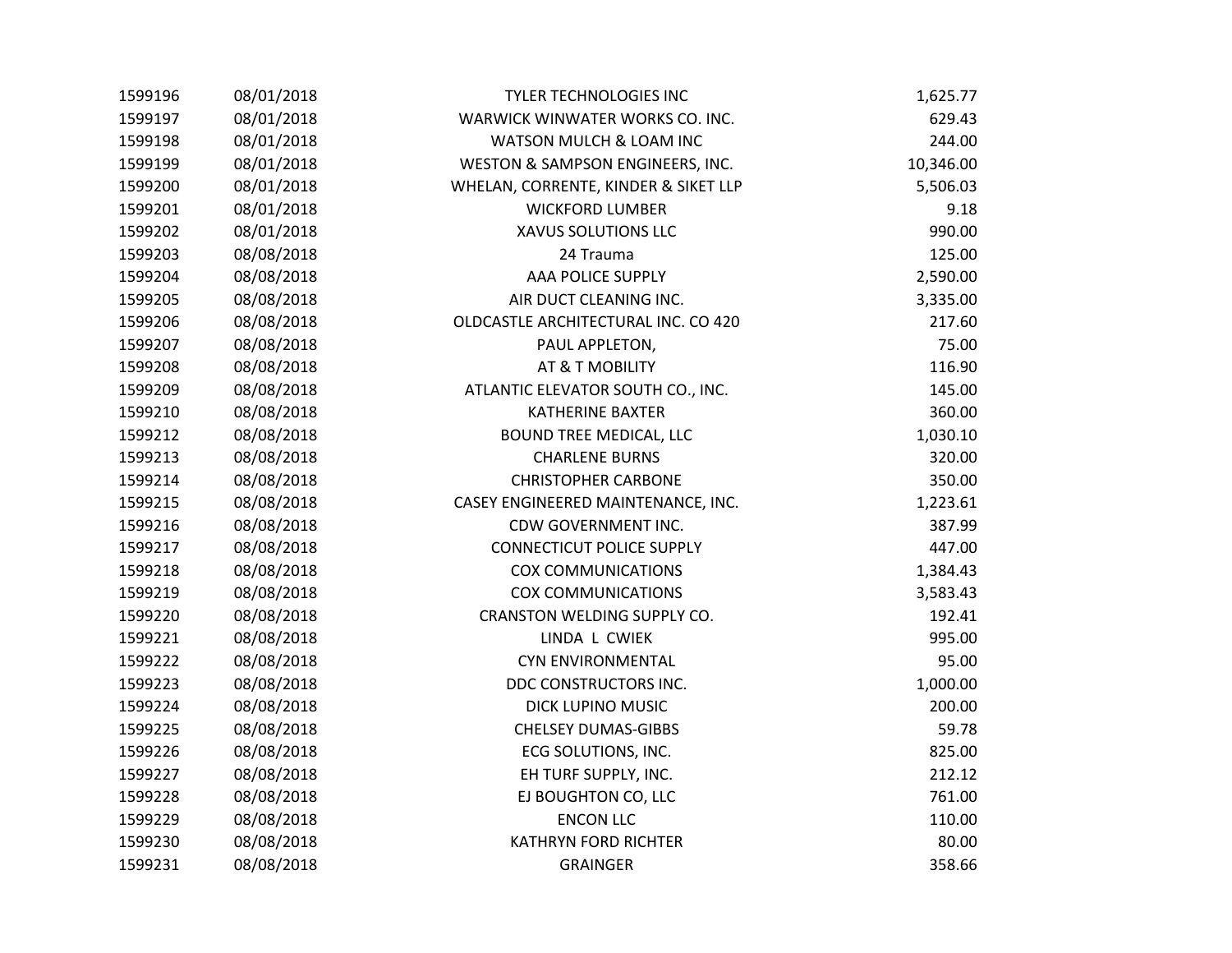| 1599232 | 08/08/2018 | <b>GRAPHIC EXPRESSIONS</b>               | 68.00     |
|---------|------------|------------------------------------------|-----------|
| 1599233 | 08/08/2018 | <b>GROGAN-MARCIANO SPORTING GOODS</b>    | 424.80    |
| 1599234 | 08/08/2018 | HALLMAN SEPTIC SERVICE & PORTABLE TOILET | 600.00    |
| 1599235 | 08/08/2018 | HARBOR CONTROLS, INC                     | 993.37    |
| 1599236 | 08/08/2018 | LILA HENDRICKSON                         | 185.00    |
| 1599237 | 08/08/2018 | <b>HOME DEPOT</b>                        | 1,902.28  |
| 1599238 | 08/08/2018 | HOWARD JOHNSON, INC.                     | 1,257.22  |
| 1599239 | 08/08/2018 | HOWARD P. FAIRFIELD L L C                | 181.05    |
| 1599240 | 08/08/2018 | <b>INSOURCE SOLUTIONS GROUP</b>          | 9,807.25  |
| 1599241 | 08/08/2018 | INTERSTATE DIESEL EQUIP SERVICE, INC     | 264.55    |
| 1599242 | 08/08/2018 | IPMA-HR                                  | 397.00    |
| 1599243 | 08/08/2018 | <b>GRETCHEN JABER</b>                    | 185.00    |
| 1599244 | 08/08/2018 | KENT COUNTY WATER AUTHORITY              | 1,943.88  |
| 1599245 | 08/08/2018 | <b>JIM LATHROP</b>                       | 431.88    |
| 1599246 | 08/08/2018 | <b>LESLIE LAWTON</b>                     | 368.00    |
| 1599247 | 08/08/2018 | THE LIGHTSHIP GROUP, LLC                 | 190.00    |
| 1599248 | 08/08/2018 | <b>MARIE MARCOTTE</b>                    | 5.00      |
| 1599249 | 08/08/2018 | <b>MARSHALL &amp; SWIFT</b>              | 644.20    |
| 1599250 | 08/08/2018 | <b>HARRY MCCRAY</b>                      | 13.95     |
| 1599251 | 08/08/2018 | <b>SEAN MCGLOIN</b>                      | 1,100.00  |
| 1599252 | 08/08/2018 | <b>MCT INC</b>                           | 3,750.00  |
| 1599253 | 08/08/2018 | MICHAEL MICHAUD                          | 413.13    |
| 1599254 | 08/08/2018 | <b>MIDWEST TAPE</b>                      | 961.14    |
| 1599255 | 08/08/2018 | MOORE MEDICAL CORP.                      | 2,001.35  |
| 1599257 | 08/08/2018 | PAUL MUMFORD                             | 1,872.50  |
| 1599258 | 08/08/2018 | <b>NATIONAL GRID</b>                     | 29,611.16 |
| 1599259 | 08/08/2018 | <b>NATIONAL GRID</b>                     | 32.18     |
| 1599260 | 08/08/2018 | NATIONAL PEN COMPANY                     | 652.90    |
| 1599261 | 08/08/2018 | NEWPORT PLAYHOUSE & CABARET RESTAUR      | 1,453.45  |
| 1599262 | 08/08/2018 | NFPA CERTIFICATION DEPARTMENT            | 150.00    |
| 1599263 | 08/08/2018 | NOLIN ELECTRIC INC.                      | 4,054.00  |
| 1599264 | 08/08/2018 | <b>NORTHEAST NURSERY</b>                 | 630.00    |
| 1599265 | 08/08/2018 | OCEAN STATE OIL, INC.                    | 109.04    |
| 1599266 | 08/08/2018 | OFFICE DEPOT                             | 277.34    |
| 1599267 | 08/08/2018 | <b>LINDA OHSBERG</b>                     | 90.00     |
|         |            |                                          |           |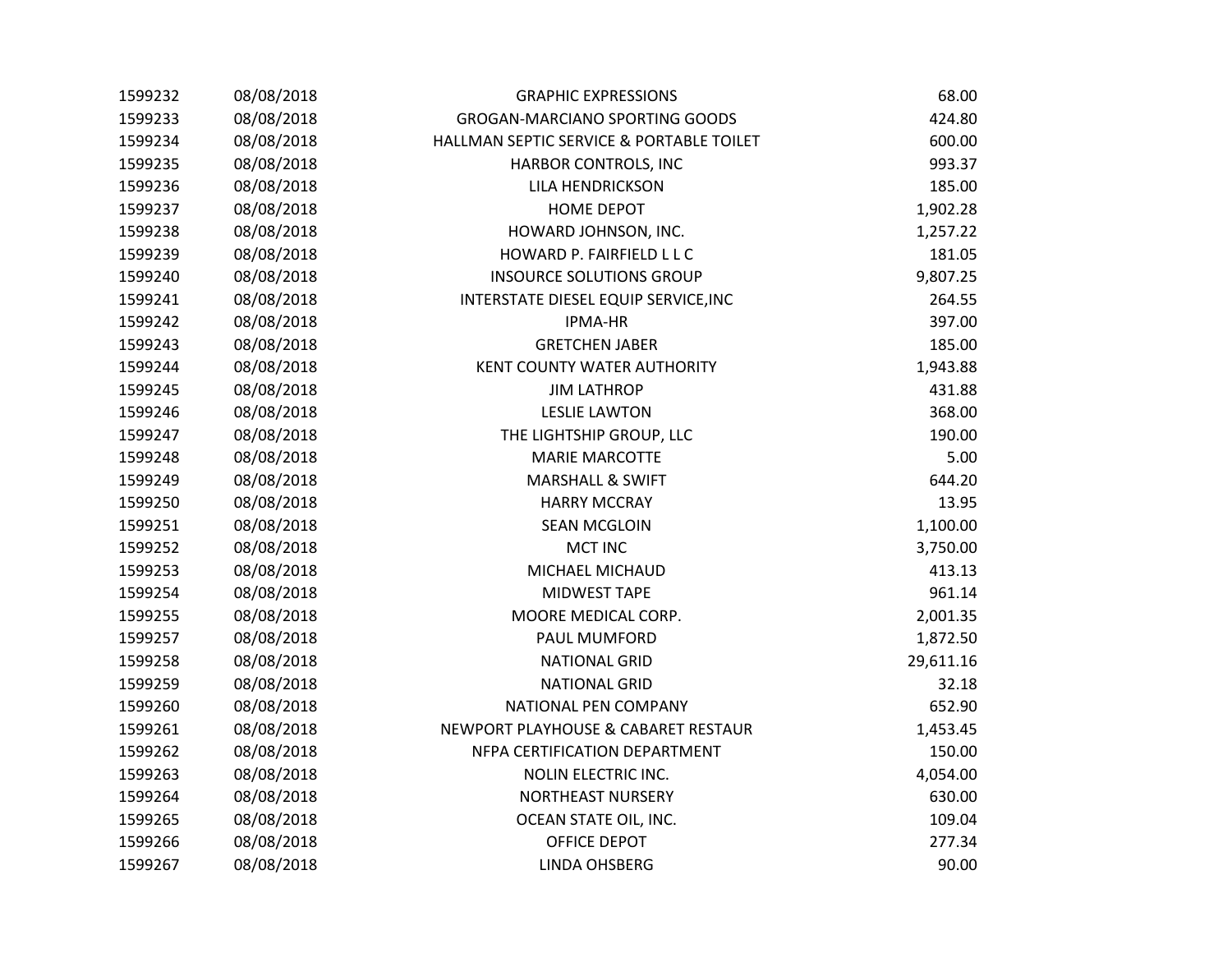| 1599268 | 08/08/2018 | PETE'S TIRE BARN INC                       | 2,053.44  |
|---------|------------|--------------------------------------------|-----------|
| 1599269 | 08/08/2018 | PETERSON OIL SERVICE, INC.                 | 15,352.75 |
| 1599270 | 08/08/2018 | POWER PRODUCTS, INC.                       | 1,536.43  |
| 1599271 | 08/08/2018 | PRIME SYSTEMS INC                          | 1,537.00  |
| 1599272 | 08/08/2018 | PRINT WORLD                                | 9.20      |
| 1599273 | 08/08/2018 | <b>QUONSET AUTO BODY INC</b>               | 376.49    |
| 1599274 | 08/08/2018 | <b>QWEST COMMUNICATIONS CORP</b>           | 84.40     |
| 1599275 | 08/08/2018 | <b>JOHN RAINONE</b>                        | 123.28    |
| 1599276 | 08/08/2018 | REDMOND & TURNQUIST CONSTRUCTION           | 1,000.00  |
| 1599277 | 08/08/2018 | RHODE ISLAND PUBLIC EMPLOYEES'             | 22,353.80 |
| 1599278 | 08/08/2018 | ROBERTS AUTOMOTIVE                         | 696.43    |
| 1599279 | 08/08/2018 | ROGER WILLIAMS UNIVERSITY                  | 1,750.00  |
| 1599280 | 08/08/2018 | <b>TABATHA RUIZ</b>                        | 74.00     |
| 1599281 | 08/08/2018 | SALMON RIVER VETERINARY SERVICE LLC        | 520.00    |
| 1599282 | 08/08/2018 | SANTA BUCKLEY ENERGY INC                   | 1,546.49  |
| 1599283 | 08/08/2018 | SHERWIN WILLIAMS CO.                       | 28.90     |
| 1599284 | 08/08/2018 | SHIPMAN'S FIRE EQUIPMENT CO INC            | 2,382.74  |
| 1599285 | 08/08/2018 | SHREWSBURY LANDSCAPES, INC                 | 3,950.00  |
| 1599286 | 08/08/2018 | <b>ALLEN SOUTHWICK</b>                     | 233.37    |
| 1599287 | 08/08/2018 | <b>SUBURBAN PROPANE</b>                    | 1,320.70  |
| 1599288 | 08/08/2018 | <b>SWEENOR'S CHOCOLATES</b>                | 240.00    |
| 1599289 | 08/08/2018 | TIRE PROS, INC.                            | 536.89    |
| 1599290 | 08/08/2018 | <b>TITLEIST</b>                            | 131.68    |
| 1599291 | 08/08/2018 | TRINITY REPERTORY COMPANY                  | 1,536.25  |
| 1599292 | 08/08/2018 | UNIVERSITY OF RHODE ISLAND                 | 3,200.00  |
| 1599293 | 08/08/2018 | URI COOPERATIVE EXTENSION                  | 1,400.00  |
| 1599294 | 08/08/2018 | <b>VERIZON</b>                             | 7,020.54  |
| 1599295 | 08/08/2018 | <b>VERIZON WIRELESS MESSAGING SERVICES</b> | 2,720.18  |
| 1599296 | 08/08/2018 | W. B. MASON CO., INC.                      | 1,884.90  |
| 1599297 | 08/08/2018 | WARWICK WINWATER WORKS CO. INC.            | 3,666.00  |
| 1599298 | 08/08/2018 | WASTE MANAGEMENT OF RHODE ISLAND           | 1,594.17  |
| 1599299 | 08/08/2018 | <b>WEIGHTS &amp; MEASURES</b>              | 54.00     |
| 1599301 | 08/08/2018 | WICKFORD SHIPYARD, INC.                    | 418.02    |
| 1599302 | 08/08/2018 | WIDE WORLD OF INDOOR SPORTS                | 1,275.00  |
| 1000406 | 08/09/2018 | AMAZON                                     | 19.08     |
|         |            |                                            |           |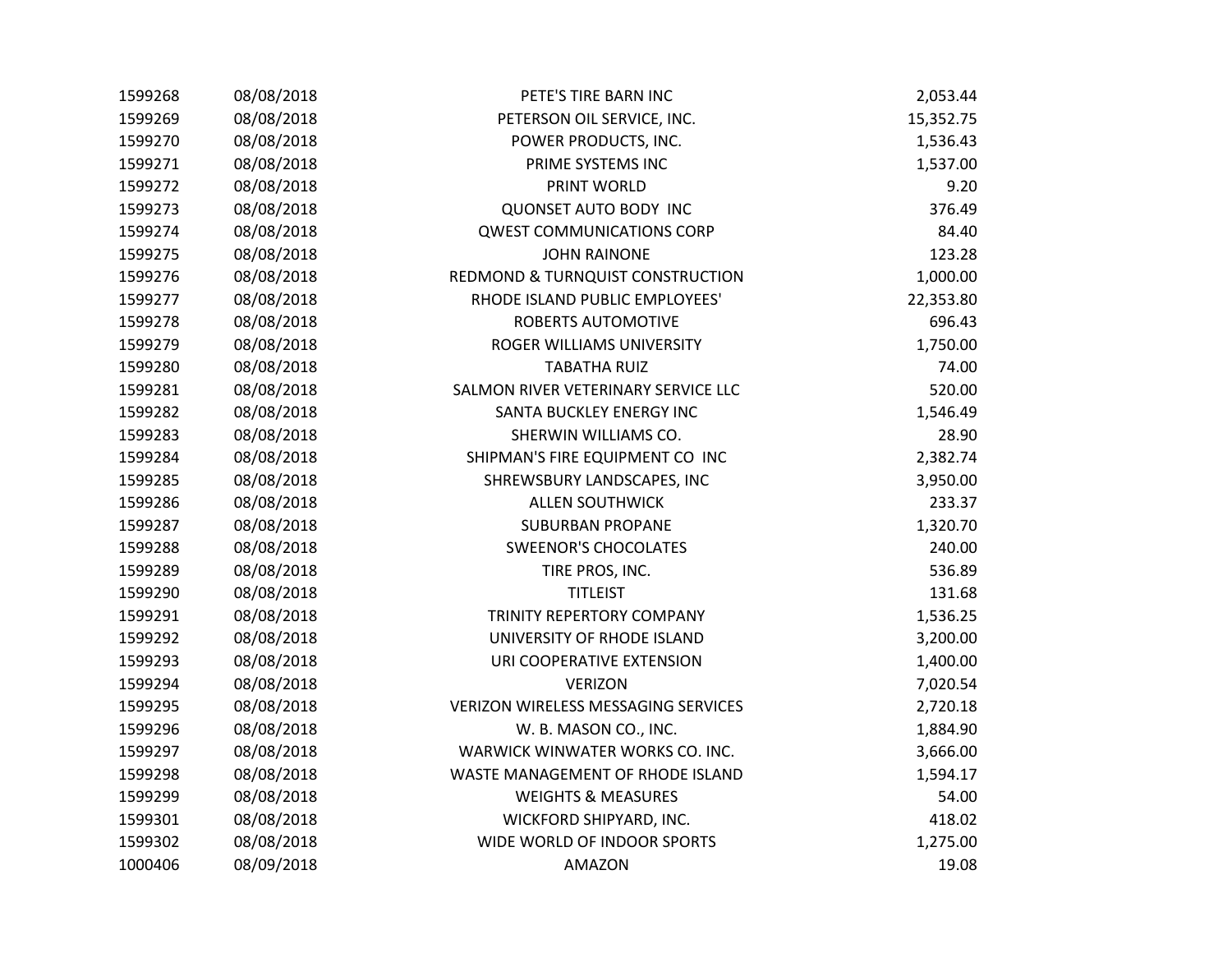| 1000407 | 08/09/2018 | <b>AMAZON</b>                                      | 21.99    |
|---------|------------|----------------------------------------------------|----------|
| 1000408 | 08/09/2018 | AMAZON                                             | 22.48    |
| 1000409 | 08/09/2018 | <b>AMAZON</b>                                      | 22.95    |
| 1000410 | 08/09/2018 | AMAZON                                             | 30.68    |
| 1000411 | 08/09/2018 | AMAZON                                             | 45.37    |
| 1000412 | 08/09/2018 | <b>AMAZON</b>                                      | 53.90    |
| 1000413 | 08/09/2018 | <b>AMAZON</b>                                      | 438.50   |
| 1000414 | 08/09/2018 | <b>AMAZON</b>                                      | 847.78   |
| 1000415 | 08/09/2018 | RHODE ISLAND INTERLOCAL RISK                       | 1,000.00 |
| 1000416 | 08/09/2018 | <b>TYLER TECHNOLOGIES</b>                          | 150.00   |
| 1000417 | 08/09/2018 | <b>ACADEMIC ADVANTAGE</b>                          | 1,935.50 |
| 1000418 | 08/09/2018 | AMAZON                                             | 39.78    |
| 1000419 | 08/09/2018 | AMAZON                                             | 60.65    |
| 1000420 | 08/09/2018 | AMAZON                                             | 470.00   |
| 1000421 | 08/09/2018 | ACADEMIC SUPERSTORE; JOURNEY ED                    | 2,489.00 |
| 1000422 | 08/09/2018 | <b>ELAN PUBLISHING COMPANY</b>                     | 112.93   |
| 1000423 | 08/09/2018 | ELM CITY CAPITAL, LLC                              | 8,128.03 |
| 1000424 | 08/09/2018 | <b>FEDEX</b>                                       | 13.50    |
| 1000425 | 08/09/2018 | GENERAL TREASURER STATE OF R.I.-RIDOH ASBESTOS DIV | 225.00   |
| 1000426 | 08/09/2018 | GYNZY INC.                                         | 297.00   |
| 1000427 | 08/09/2018 | <b>DEBORAH HANCOCK</b>                             | 224.50   |
| 1000428 | 08/09/2018 | MARK AND KAREN HERSUM                              | 192.67   |
| 1000429 | 08/09/2018 | DON JOHNSTON, INC.                                 | 1,293.41 |
| 1000430 | 08/09/2018 | JUNO TOPCO INC DBA JAMF SOFTWARE                   | 1,659.00 |
| 1000431 | 08/09/2018 | <b>MARY KING</b>                                   | 56.66    |
| 1000432 | 08/09/2018 | MONOPRICE, INC.                                    | 255.75   |
| 1000433 | 08/09/2018 | <b>NCS PEARSON</b>                                 | 838.50   |
| 1000434 | 08/09/2018 | J.W. PEPPER & SON, INC.                            | 143.01   |
| 1000435 | 08/09/2018 | PIONEER MFG.                                       | 480.76   |
| 1000436 | 08/09/2018 | THE PROVIDENCE JOURNAL-BULLETIN                    | 415.80   |
| 1000437 | 08/09/2018 | S4TEACHERS LLC ESS SOURCE4TEACHERS                 | 5,032.10 |
| 1000438 | 08/09/2018 | SAM ASH QUIKSHIP CORP.                             | 129.99   |
| 1000439 | 08/09/2018 | W. B. MASON                                        | 995.55   |
| 1599304 | 08/10/2018 | ADVANCED CARPET CARE INC                           | 1,093.50 |
| 1599305 | 08/10/2018 | ATC GROUP SERVICES, LLC                            | 3,947.92 |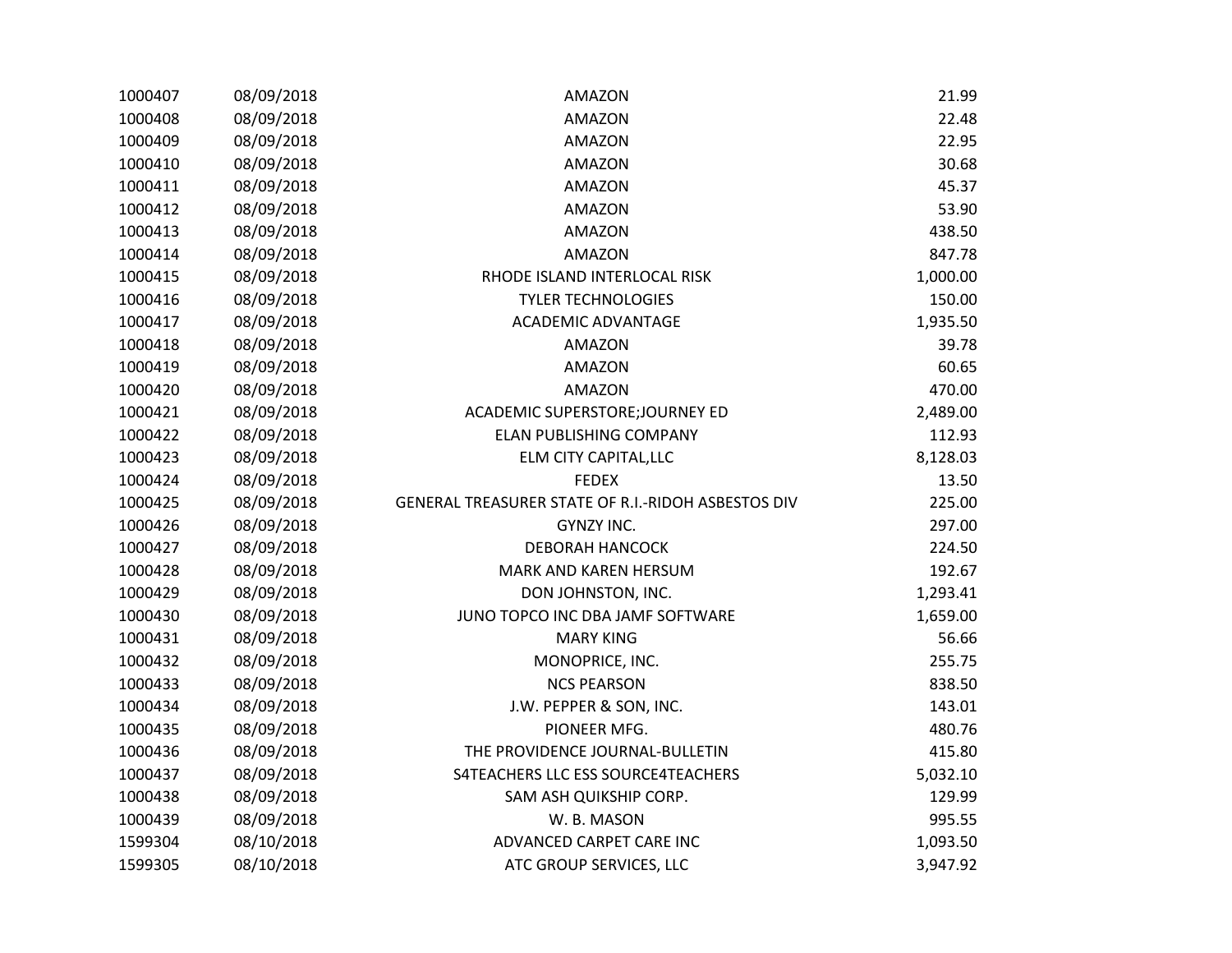| 1599306 | 08/10/2018 | STATE OF RHODE ISLAND             | 780.00   |
|---------|------------|-----------------------------------|----------|
| 1599307 | 08/10/2018 | CAM HVAC & CONSTRUCTION, INC.     | 736.24   |
| 1599308 | 08/10/2018 | CDW GOVERNMENT INC.               | 1,366.13 |
| 1599309 | 08/10/2018 | <b>CORP BROTHERS LLC</b>          | 164.99   |
| 1599310 | 08/10/2018 | <b>CRANSTON INDUSTRIAL</b>        | 23.93    |
| 1599311 | 08/10/2018 | <b>DBVW ARCHITECTS</b>            | 9,062.21 |
| 1599312 | 08/10/2018 | DIPRETE ENGINEERING ASSOC., INC.  | 1,075.00 |
| 1599313 | 08/10/2018 | DIRECT ENERGY SERVICES, LLC       | 284.77   |
| 1599314 | 08/10/2018 | DIRECT ENERGY SERVICES, LLC       | 1,183.89 |
| 1599315 | 08/10/2018 | DIRECT ENERGY SERVICES, LLC       | 6,029.53 |
| 1599316 | 08/10/2018 | <b>EASTERN FIRE PROTECTION</b>    | 1,475.23 |
| 1599317 | 08/10/2018 | <b>ENCON LLC</b>                  | 140.36   |
| 1599318 | 08/10/2018 | ENGINEERED SECURITY SYSTEMS, INC. | 111.00   |
| 1599319 | 08/10/2018 | HOWARD P. FAIRFIELD               | 585.00   |
| 1599320 | 08/10/2018 | GAGE-IT, INC.                     | 146.48   |
| 1599321 | 08/10/2018 | <b>HOME DEPOT</b>                 | 7.45     |
| 1599322 | 08/10/2018 | <b>HOME DEPOT</b>                 | 27.54    |
| 1599323 | 08/10/2018 | HOME DEPOT                        | 42.76    |
| 1599324 | 08/10/2018 | <b>HOME DEPOT</b>                 | 49.51    |
| 1599325 | 08/10/2018 | <b>HOME DEPOT</b>                 | 71.43    |
| 1599326 | 08/10/2018 | <b>HOME DEPOT</b>                 | 72.54    |
| 1599327 | 08/10/2018 | <b>HOME DEPOT</b>                 | 118.20   |
| 1599328 | 08/10/2018 | <b>HOME DEPOT</b>                 | 186.67   |
| 1599329 | 08/10/2018 | HOME DEPOT                        | 636.67   |
| 1599330 | 08/10/2018 | <b>INGRAM MICRO</b>               | 1,410.56 |
| 1599331 | 08/10/2018 | MIDWEST TAPE                      | 251.77   |
| 1599332 | 08/10/2018 | MISSION LESS LETHAL LLC.          | 2,109.95 |
| 1599333 | 08/10/2018 | PAUL R. MUMFORD & SON, INC.       | 360.00   |
| 1599334 | 08/10/2018 | <b>NATIONAL GRID</b>              | 43.49    |
| 1599335 | 08/10/2018 | <b>NATIONAL GRID</b>              | 48.16    |
| 1599336 | 08/10/2018 | NEW ENGLAND GOLF CARS             | 377.57   |
| 1599337 | 08/10/2018 | NK POLICE DEPARTMENT              | 191.84   |
| 1599338 | 08/10/2018 | PETERSON OIL SERVICE, INC.        | 3,992.18 |
| 1599339 | 08/10/2018 | <b>ANDREW PLUTA</b>               | 222.00   |
| 1599340 | 08/10/2018 | SAYBROOKE ENVIROMENTAL            | 4,777.22 |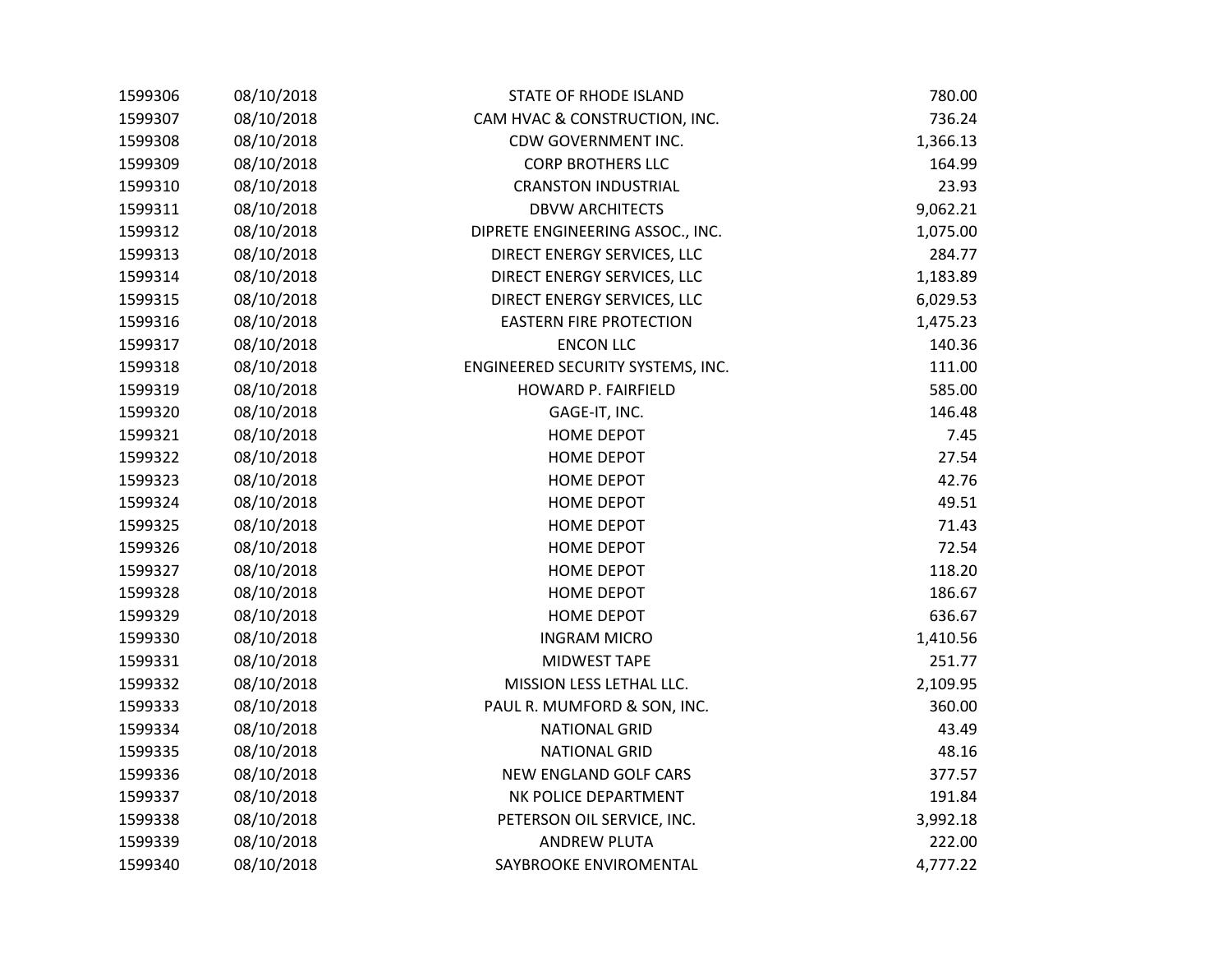| 1599341 | 08/10/2018 | SITEONE LANDSCAPE SUPPLY LLC        | 283.48   |
|---------|------------|-------------------------------------|----------|
| 1599342 | 08/10/2018 | STAPLES BUSINESS ADVANTAGE          | 83.92    |
| 1599343 | 08/10/2018 | RI INTERLOCAL RISK MANAGEMENT TRUST | 355.00   |
| 1599344 | 08/10/2018 | <b>USA BLUE BOOK</b>                | 399.60   |
| 1599345 | 08/10/2018 | W. B. MASON CO., INC.               | 89.95    |
| 1599346 | 08/10/2018 | WARWICK WINWATER WORKS CO. INC.     | 2,219.48 |
| 1599347 | 08/10/2018 | AASLH                               | 285.00   |
| 1599348 | 08/10/2018 | ADVANCED WEIGHING SYSTEMS (AWS)     | 1,845.00 |
| 1599349 | 08/10/2018 | <b>ALLIE'S TACK SHOP</b>            | 402.42   |
| 1599350 | 08/10/2018 | ALLIED COURT REPORTERS, INC.        | 300.00   |
| 1599351 | 08/10/2018 | ALPHA SCALE CO INC                  | 495.00   |
| 1599352 | 08/10/2018 | ATLANTIC ELEVATOR SOUTH CO., INC.   | 268.00   |
| 1599353 | 08/10/2018 | BAKER & TAYLOR BOOKS -510486        | 961.03   |
| 1599354 | 08/10/2018 | <b>BAL LABORATORY</b>               | 520.00   |
| 1599355 | 08/10/2018 | <b>DAVID BANNON</b>                 | 13.44    |
| 1599356 | 08/10/2018 | <b>BOOKSITE</b>                     | 1,140.00 |
| 1599357 | 08/10/2018 | BORDEN AND REMINGTON CORP.          | 5,288.73 |
| 1599358 | 08/10/2018 | <b>ASHLEY BRILLON</b>               | 222.00   |
| 1599359 | 08/10/2018 | <b>DONNA CARTER</b>                 | 330.00   |
| 1599360 | 08/10/2018 | CDW GOVERNMENT INC.                 | 253.05   |
| 1599361 | 08/10/2018 | CHEMSEARCH                          | 1,232.20 |
| 1599362 | 08/10/2018 | <b>CINTAS CORP</b>                  | 90.40    |
| 1599363 | 08/10/2018 | COASTAL INTERNATIONAL TRUCKS, LLC   | 596.06   |
| 1599364 | 08/10/2018 | <b>MELISSA COE</b>                  | 45.00    |
| 1599365 | 08/10/2018 | <b>CHRISTINE COMEAU</b>             | 11.00    |
| 1599366 | 08/10/2018 | <b>JOANNE COREY</b>                 | 150.00   |
| 1599367 | 08/10/2018 | NICHOLAS COUTU                      | 210.00   |
| 1599368 | 08/10/2018 | <b>COX COMMUNICATIONS</b>           | 627.58   |
| 1599369 | 08/10/2018 | <b>CURIA SYSTEMS, INC.</b>          | 5,938.00 |
| 1599370 | 08/10/2018 | CYBER COMM INC.                     | 768.00   |
| 1599371 | 08/10/2018 | D'AMBRA CONSTRUCTION CO., INC.      | 1,938.00 |
| 1599372 | 08/10/2018 | <b>DAVE'S MARKETPLACE</b>           | 43.27    |
| 1599373 | 08/10/2018 | DAVID HASSARD PIANO SERVICE         | 230.00   |
| 1599374 | 08/10/2018 | DAVID LONDON & CO.                  | 1,130.00 |
| 1599375 | 08/10/2018 | <b>DELTEK PRODUCTS INC</b>          | 717.00   |
|         |            |                                     |          |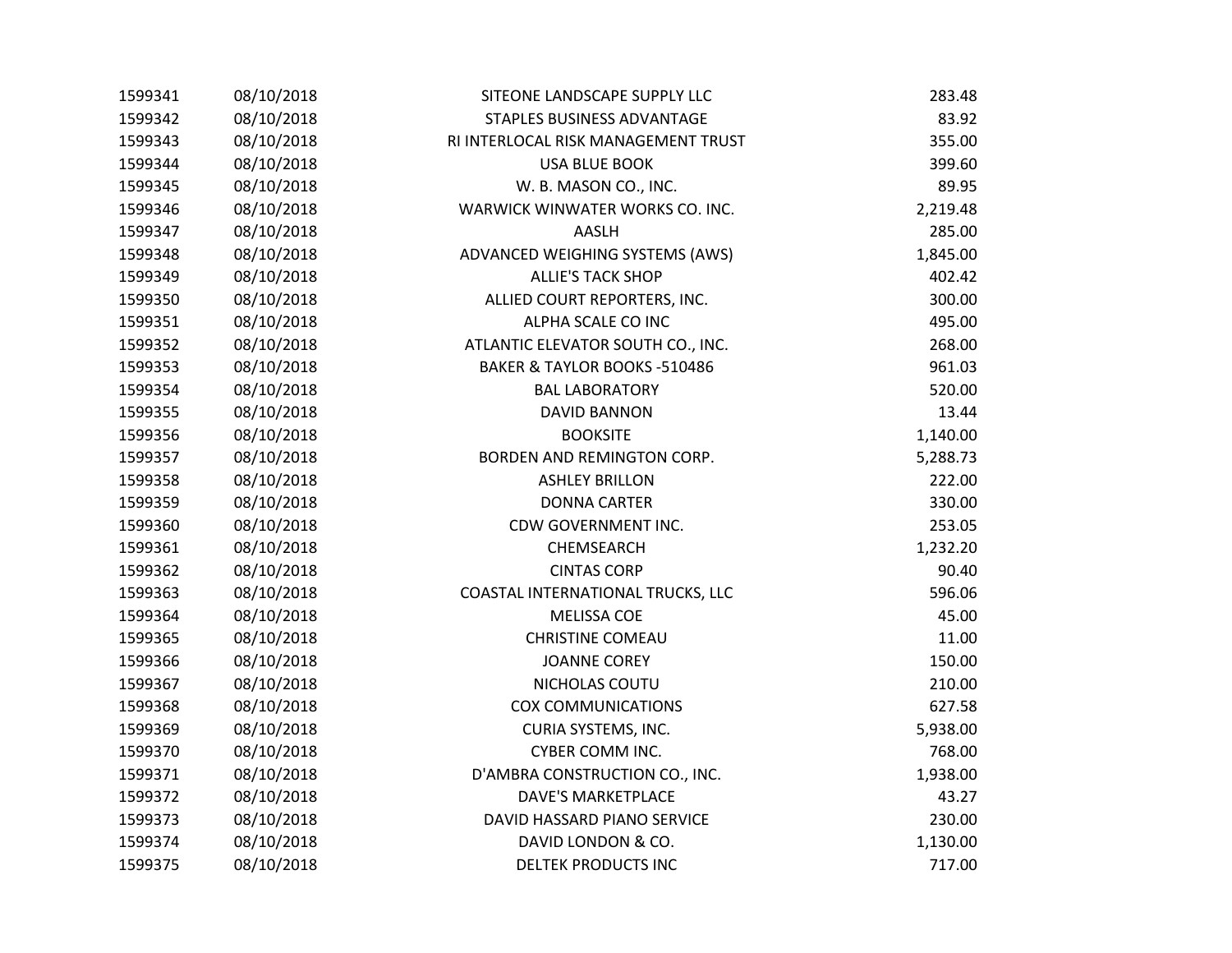| 1599376 | 08/10/2018 | <b>DENNISON LUBRICANTS</b>           | 436.75   |
|---------|------------|--------------------------------------|----------|
| 1599377 | 08/10/2018 | DIRECT ENERGY SERVICES, LLC          | 6,886.46 |
| 1599378 | 08/10/2018 | DLT SOLUTIONS, INC.                  | 1,218.15 |
| 1599379 | 08/10/2018 | <b>EASTERN FIRE PROTECTION</b>       | 783.36   |
| 1599380 | 08/10/2018 | FALCON HYDRAULICS & BOILER SVCS.     | 300.00   |
| 1599381 | 08/10/2018 | <b>ANTHONY FERREIRA</b>              | 70.00    |
| 1599382 | 08/10/2018 | <b>FINDAWAY WORLD</b>                | 699.90   |
| 1599383 | 08/10/2018 | FLOOD FORD OF EAST GREENWICH         | 731.66   |
| 1599384 | 08/10/2018 | <b>CAMERON FONESCA</b>               | 120.00   |
| 1599385 | 08/10/2018 | <b>GALE</b>                          | 184.76   |
| 1599386 | 08/10/2018 | <b>GREEN WASTEWATER SOLUTIONS</b>    | 41.95    |
| 1599387 | 08/10/2018 | RAYMOND HO                           | 115.00   |
| 1599388 | 08/10/2018 | <b>THOMAS HOBIN</b>                  | 160.00   |
| 1599389 | 08/10/2018 | HUNTER SYSTEMS GROUP, INC            | 299.00   |
| 1599390 | 08/10/2018 | <b>INGRAM BOOK GROUP</b>             | 190.40   |
| 1599391 | 08/10/2018 | INTERSTATE DIESEL EQUIP SERVICE, INC | 386.82   |
| 1599392 | 08/10/2018 | JACAVONE GARDEN CENTER               | 286.69   |
| 1599393 | 08/10/2018 | <b>AMY JACKMAN</b>                   | 34.00    |
| 1599394 | 08/10/2018 | JOHNSON CONTROLS INC                 | 853.36   |
| 1599395 | 08/10/2018 | JOSEPH DENHOFF ASSOCIATES            | 400.00   |
| 1599396 | 08/10/2018 | <b>CHRISTOPHER JOY</b>               | 360.00   |
| 1599397 | 08/10/2018 | <b>LEAH LAPORTE</b>                  | 30.00    |
| 1599398 | 08/10/2018 | LAWSON PRODUCTS, INC.                | 153.57   |
| 1599399 | 08/10/2018 | THE LIGHTSHIP GROUP, LLC             | 142.50   |
| 1599400 | 08/10/2018 | THE LOCK SHOP, INC.                  | 262.15   |
| 1599401 | 08/10/2018 | <b>BROOKE MACDONALD</b>              | 34.00    |
| 1599402 | 08/10/2018 | PAIGE MANACEK                        | 34.00    |
| 1599403 | 08/10/2018 | <b>STEPHANIE MARA</b>                | 185.00   |
| 1599404 | 08/10/2018 | MCCAILIN, LLC                        | 4,020.00 |
| 1599405 | 08/10/2018 | <b>BRENDAN MCGUIRE</b>               | 185.00   |
| 1599406 | 08/10/2018 | <b>PAT MCGUIRL</b>                   | 40.00    |
| 1599408 | 08/10/2018 | MEDCO SUPPLY CO                      | 590.70   |
| 1599409 | 08/10/2018 | MILLER, TRACY                        | 1,576.00 |
| 1599410 | 08/10/2018 | <b>KIM MORGAN</b>                    | 15.00    |
| 1599411 | 08/10/2018 | <b>ASHTON MORGAN</b>                 | 36.00    |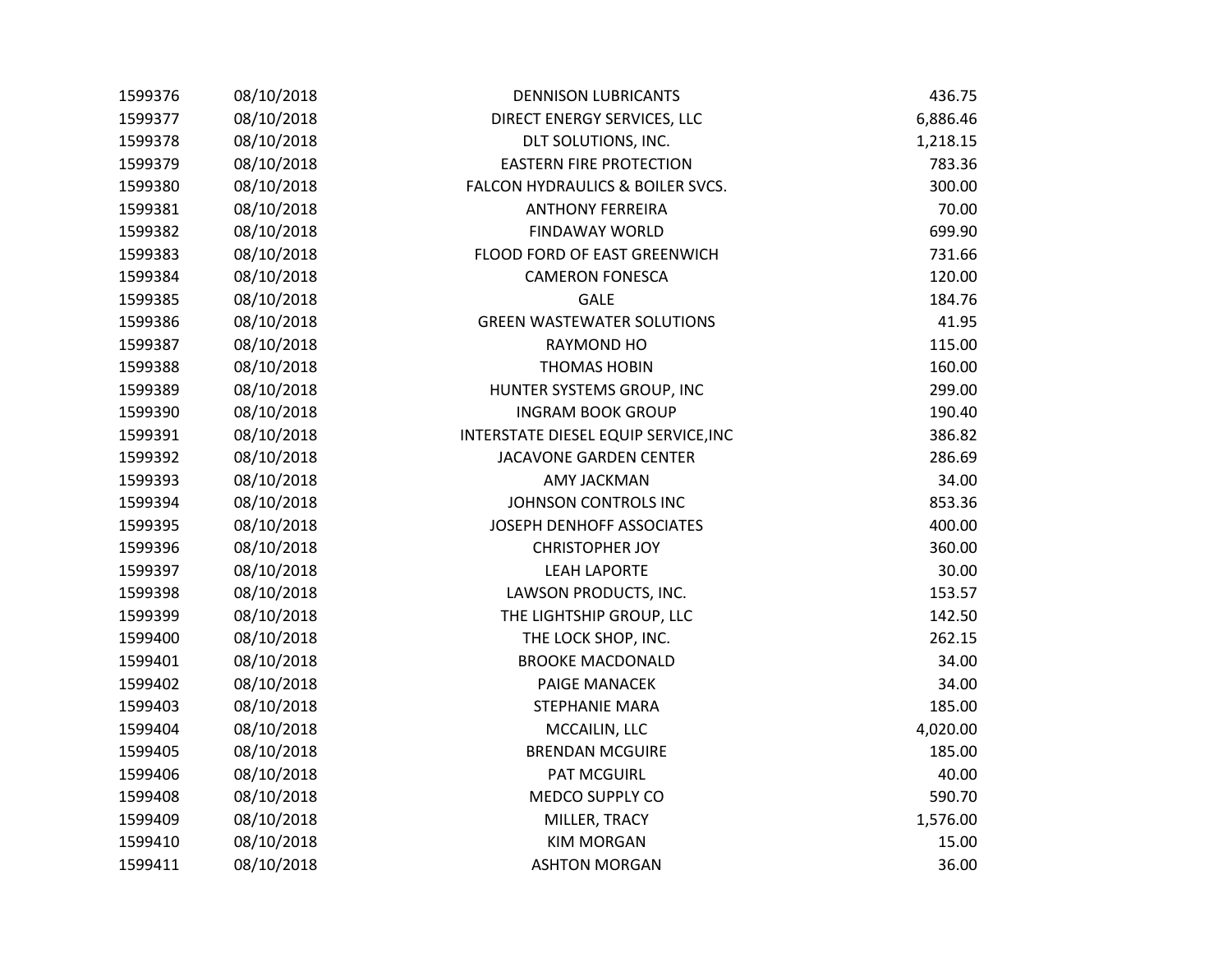| 1599413 | 08/10/2018 | PAUL R. MUMFORD & SON, INC.         | 660.00    |
|---------|------------|-------------------------------------|-----------|
| 1599414 | 08/10/2018 | <b>CHRISTINE MUNROE</b>             | 360.00    |
| 1599415 | 08/10/2018 | <b>NATIONAL GRID</b>                | 355.16    |
| 1599416 | 08/10/2018 | <b>NATIONAL GRID</b>                | 2,002.89  |
| 1599417 | 08/10/2018 | <b>NATIONAL GRID</b>                | 19,774.18 |
| 1599418 | 08/10/2018 | <b>NATIONAL GRID</b>                | 10,724.96 |
| 1599419 | 08/10/2018 | <b>NATIONAL GRID</b>                | 1,640.69  |
| 1599420 | 08/10/2018 | <b>NATIONAL GRID</b>                | 192.98    |
| 1599421 | 08/10/2018 | N. ENGLAND STATE POLICE             | 150.00    |
| 1599422 | 08/10/2018 | NEW ENGLAND FIRE EQUIPMENT AND      | 5,232.57  |
| 1599423 | 08/10/2018 | NEWPORT PLAYHOUSE & CABARET RESTAUR | 1,668.40  |
| 1599424 | 08/10/2018 | <b>NEWSBANK INC</b>                 | 2,870.00  |
| 1599425 | 08/10/2018 | <b>EDWIN NICHOLSON</b>              | 184.99    |
| 1599426 | 08/10/2018 | NORTH KINGSTOWN LAUNDRY             | 73.75     |
| 1599427 | 08/10/2018 | NORTHEAST NURSERY                   | 416.95    |
| 1599428 | 08/10/2018 | NORTHLAND INDUSTRIAL TRUCK CO INC   | 94.17     |
| 1599429 | 08/10/2018 | <b>OCEAN STATE LIBRARIES</b>        | 11,974.04 |
| 1599430 | 08/10/2018 | OCEAN STATE OIL, INC.               | 353.76    |
| 1599431 | 08/10/2018 | <b>MARGARET OCONNOR</b>             | 450.00    |
| 1599432 | 08/10/2018 | <b>MONA OUIMETTE</b>                | 28.00     |
| 1599433 | 08/10/2018 | OVERHEAD DOOR CO. OF PROVIDENCE INC | 567.86    |
| 1599434 | 08/10/2018 | PAT PAQUIN                          | 10.00     |
| 1599435 | 08/10/2018 | PAT'S POWER EQUIPMENT               | 781.89    |
| 1599436 | 08/10/2018 | <b>TERESA PEARSON</b>               | 630.00    |
| 1599437 | 08/10/2018 | <b>ENZO PELLECCIONE</b>             | 235.00    |
| 1599438 | 08/10/2018 | <b>SUSAN PERRY</b>                  | 10.00     |
| 1599439 | 08/10/2018 | PETERSON OIL SERVICE, INC.          | 4,011.26  |
| 1599440 | 08/10/2018 | PIER ICE PLANT                      | 185.40    |
| 1599441 | 08/10/2018 | PIONEER HEAVY DUTY PARTS INC        | 420.93    |
| 1599442 | 08/10/2018 | <b>PITNEY BOWES</b>                 | 204.00    |
| 1599443 | 08/10/2018 | <b>READY REFRESH BY NESTLE</b>      | 5.49      |
| 1599444 | 08/10/2018 | PRECISION DYNAMICS CORPORATION      | 880.10    |
| 1599445 | 08/10/2018 | PRINT WORLD                         | 130.94    |
| 1599446 | 08/10/2018 | PROVIDENCE JOURNAL COMPANY          | 546.00    |
| 1599447 | 08/10/2018 | <b>QUONSET AUTO BODY INC</b>        | 234.98    |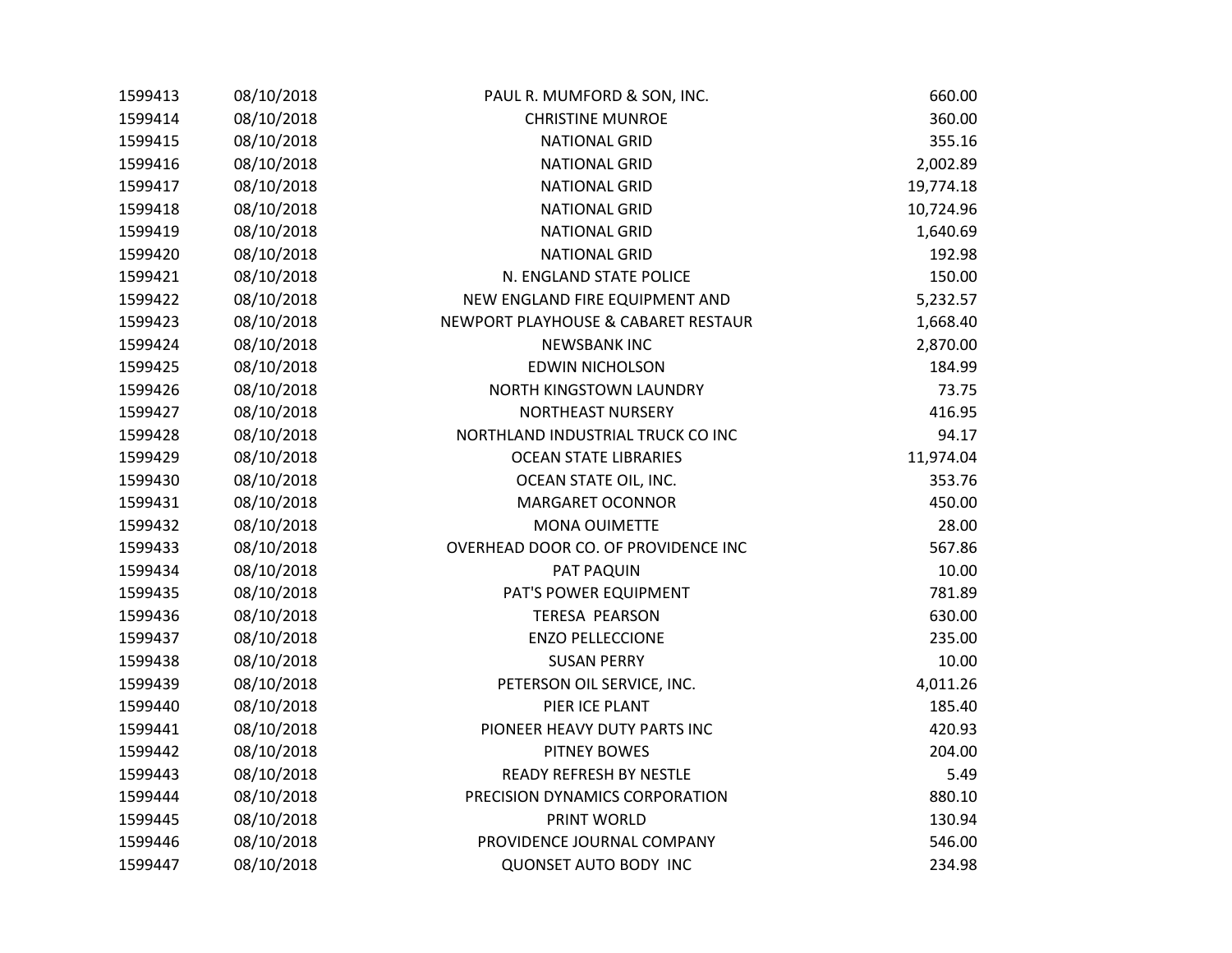|         | 08/10/2018 | RAPS AUTO PARTS SUPPLY, INC.                  | 229.57    |
|---------|------------|-----------------------------------------------|-----------|
| 1599449 | 08/10/2018 | <b>MOIRA REYNOLDS</b>                         | 360.00    |
| 1599451 | 08/10/2018 | RHODE ISLAND DEPARTMENT OF LABOR AND TRAINING | 60.00     |
| 1599452 | 08/10/2018 | <b>RJP PACKAGING</b>                          | 544.73    |
| 1599453 | 08/10/2018 | SALK'S HARDWARE & MARINE INC.                 | 103.01    |
| 1599454 | 08/10/2018 | SANTA BUCKLEY ENERGY INC                      | 1,088.13  |
| 1599455 | 08/10/2018 | SCHMIDT EQUIPMENT INC.                        | 126.86    |
| 1599456 | 08/10/2018 | SHIPMAN'S FIRE EQUIPMENT CO INC               | 625.00    |
| 1599457 | 08/10/2018 | <b>MELANIE SIMAS</b>                          | 34.00     |
| 1599458 | 08/10/2018 | <b>ALLEN SOUTHWICK</b>                        | 100.00    |
| 1599459 | 08/10/2018 | <b>TRENT STERNER</b>                          | 360.00    |
| 1599460 | 08/10/2018 | T MIOZZI INC                                  | 80.60     |
| 1599461 | 08/10/2018 | <b>TAYLOR RENTAL</b>                          | 185.00    |
| 1599462 | 08/10/2018 | MICHAEL L. TAYLOR                             | 63.77     |
| 1599463 | 08/10/2018 | THIELSCH ENGINEERING, INC.                    | 130.00    |
| 1599464 | 08/10/2018 | TIRE PROS, INC.                               | 254.80    |
| 1599465 | 08/10/2018 | <b>HEATHER TOUBEAU</b>                        | 75.00     |
| 1599466 | 08/10/2018 | <b>TRITECH SOFTWARE</b>                       | 15,467.75 |
| 1599467 | 08/10/2018 | <b>HEATHER TROBEAU</b>                        | 93.00     |
| 1599468 | 08/10/2018 | RI INTERLOCAL RISK MANAGEMENT TRUST           | 2,911.00  |
| 1599469 | 08/10/2018 | TURF PRODUCTS CORP.                           | 504.16    |
| 1599470 | 08/10/2018 | <b>UNIFIRST CORP</b>                          | 184.19    |
| 1599471 | 08/10/2018 | URI WATERSHED                                 | 2,600.00  |
| 1599472 | 08/10/2018 | <b>USA BLUE BOOK</b>                          | 803.36    |
| 1599473 | 08/10/2018 | <b>VERIZON</b>                                | 60.46     |
| 1599475 | 08/10/2018 | W. B. MASON CO., INC.                         | 715.28    |
| 1599476 | 08/10/2018 | WARWICK WINWATER WORKS CO. INC.               | 1,399.29  |
| 1599477 | 08/10/2018 | <b>WELLS FARGO FINANCIAL</b>                  | 239.81    |
| 1599478 | 08/10/2018 | <b>WICKFORD LUMBER</b>                        | 121.03    |
| 1599479 | 08/10/2018 | WICKFORD SHIPYARD, INC.                       | 299.24    |
| 1599480 | 08/10/2018 | WIDE WORLD OF INDOOR SPORTS                   | 1,397.50  |
| 1599481 | 08/10/2018 | <b>MARC WILLIAMS</b>                          | 580.80    |
| 1599482 | 08/10/2018 | <b>JAY ZINSSER</b>                            | 60.00     |
| 1599483 | 08/10/2018 | PATRICIA ZOTOS                                | 75.00     |
| 1599485 | 08/15/2018 | <b>AMAZON</b>                                 | 981.68    |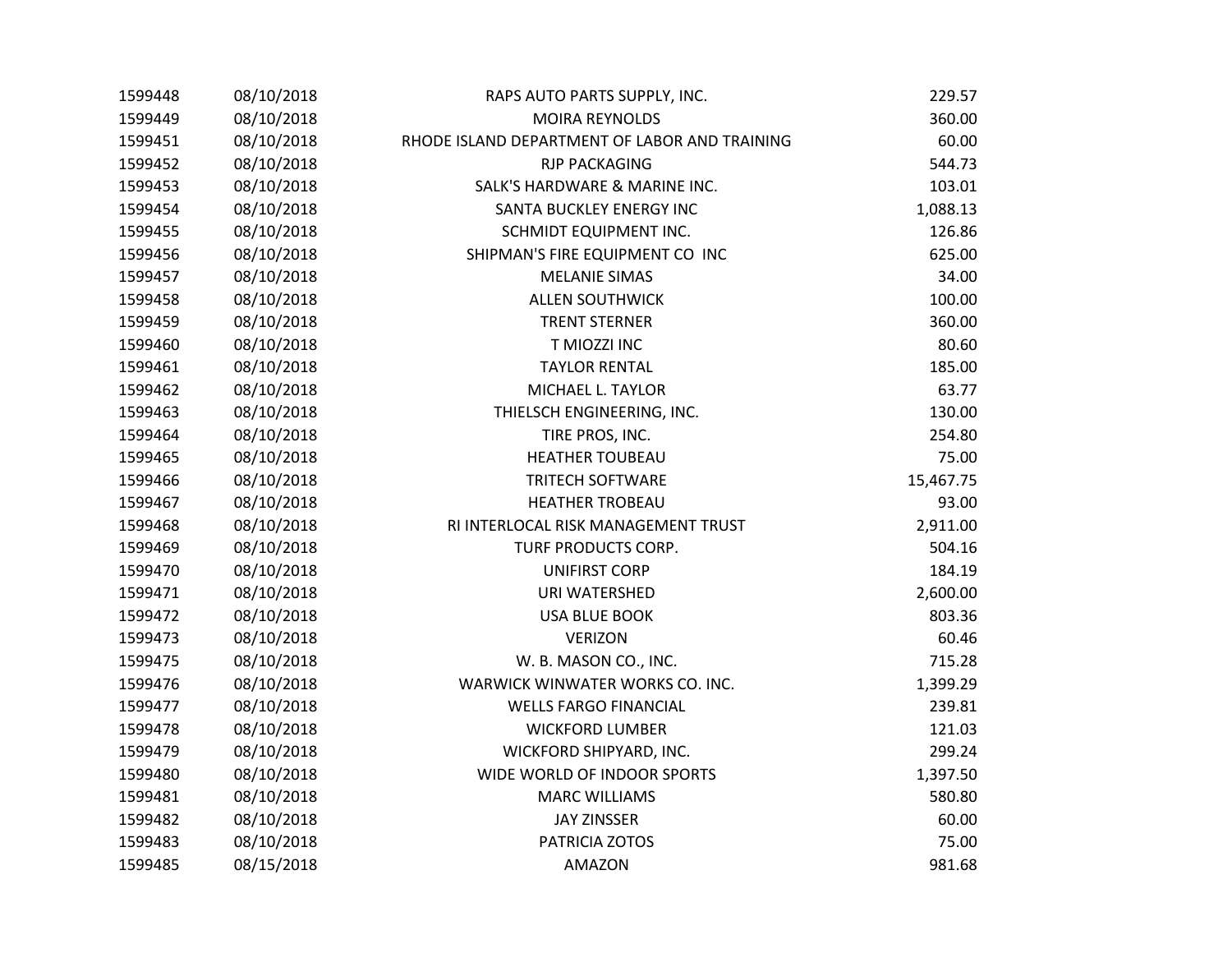| 1599486 | 08/15/2018 | <b>AMERICAN FIRST AID</b>             | 43.94    |
|---------|------------|---------------------------------------|----------|
| 1599487 | 08/15/2018 | APOLLO SAFETY, INC.                   | 460.00   |
| 1599488 | 08/15/2018 | ARROW INTERNATIONAL                   | 677.50   |
| 1599489 | 08/15/2018 | <b>BAL LABORATORY</b>                 | 2,267.50 |
| 1599490 | 08/15/2018 | <b>BETH HETTRICL BERRY</b>            | 130.00   |
| 1599491 | 08/15/2018 | <b>ALICE BLAIR</b>                    | 85.00    |
| 1599492 | 08/15/2018 | BORDEN AND REMINGTON CORP.            | 4,090.30 |
| 1599493 | 08/15/2018 | <b>BOUND TREE MEDICAL, LLC</b>        | 1,140.36 |
| 1599494 | 08/15/2018 | <b>CAMEROTA TRUCK PARTS</b>           | 1,350.00 |
| 1599495 | 08/15/2018 | KIM M. CARUSO                         | 27.70    |
| 1599496 | 08/15/2018 | CDW GOVERNMENT INC.                   | 246.41   |
| 1599497 | 08/15/2018 | <b>CENTER POINT LARGE PRINT</b>       | 497.95   |
| 1599498 | 08/15/2018 | CHEM-AQUA                             | 167.08   |
| 1599499 | 08/15/2018 | <b>CINTAS CORPORATION</b>             | 21.09    |
| 1599500 | 08/15/2018 | COASTAL INTERNATIONAL TRUCKS, LLC     | 23.54    |
| 1599501 | 08/15/2018 | COMPREHENSIVE ENVIRONMENTAL, INC.     | 7,250.00 |
| 1599502 | 08/15/2018 | <b>MARY COONEY</b>                    | 28.59    |
| 1599503 | 08/15/2018 | <b>JOANNE COREY</b>                   | 80.00    |
| 1599504 | 08/15/2018 | <b>CORP BROTHERS LLC</b>              | 136.81   |
| 1599505 | 08/15/2018 | <b>COVENTRY LUMBER</b>                | 3,666.98 |
| 1599506 | 08/15/2018 | <b>COX COMMUNICATIONS</b>             | 29.07    |
| 1599507 | 08/15/2018 | <b>CSI</b>                            | 1,188.00 |
| 1599508 | 08/15/2018 | <b>DAVE'S MARKETPLACE</b>             | 10.00    |
| 1599509 | 08/15/2018 | <b>JENNIFER DIANO</b>                 | 20.00    |
| 1599510 | 08/15/2018 | <b>TAX COLLECTOR</b>                  | 4,459.70 |
| 1599511 | 08/15/2018 | <b>EASTERN FIRE PROTECTION</b>        | 459.35   |
| 1599512 | 08/15/2018 | <b>EASTERN PURE WATER</b>             | 132.00   |
| 1599513 | 08/15/2018 | <b>ENVIRO SAFETY PRODUCTS</b>         | 278.77   |
| 1599514 | 08/15/2018 | FLOOD FORD OF EAST GREENWICH          | 160.90   |
| 1599515 | 08/15/2018 | <b>GEORGE PATTON ASSOCIATES, INC.</b> | 337.11   |
| 1599516 | 08/15/2018 | <b>GRAINGER</b>                       | 100.98   |
| 1599517 | 08/15/2018 | GRAPEVINE INVESTMENTS, LLC.           | 119.11   |
| 1599518 | 08/15/2018 | HARBOR CONTROLS, INC                  | 2,877.55 |
| 1599519 | 08/15/2018 | HURD AUTO MALL LLC                    | 3,962.63 |
| 1599520 | 08/15/2018 | <b>INGRAM BOOK GROUP</b>              | 19.67    |
|         |            |                                       |          |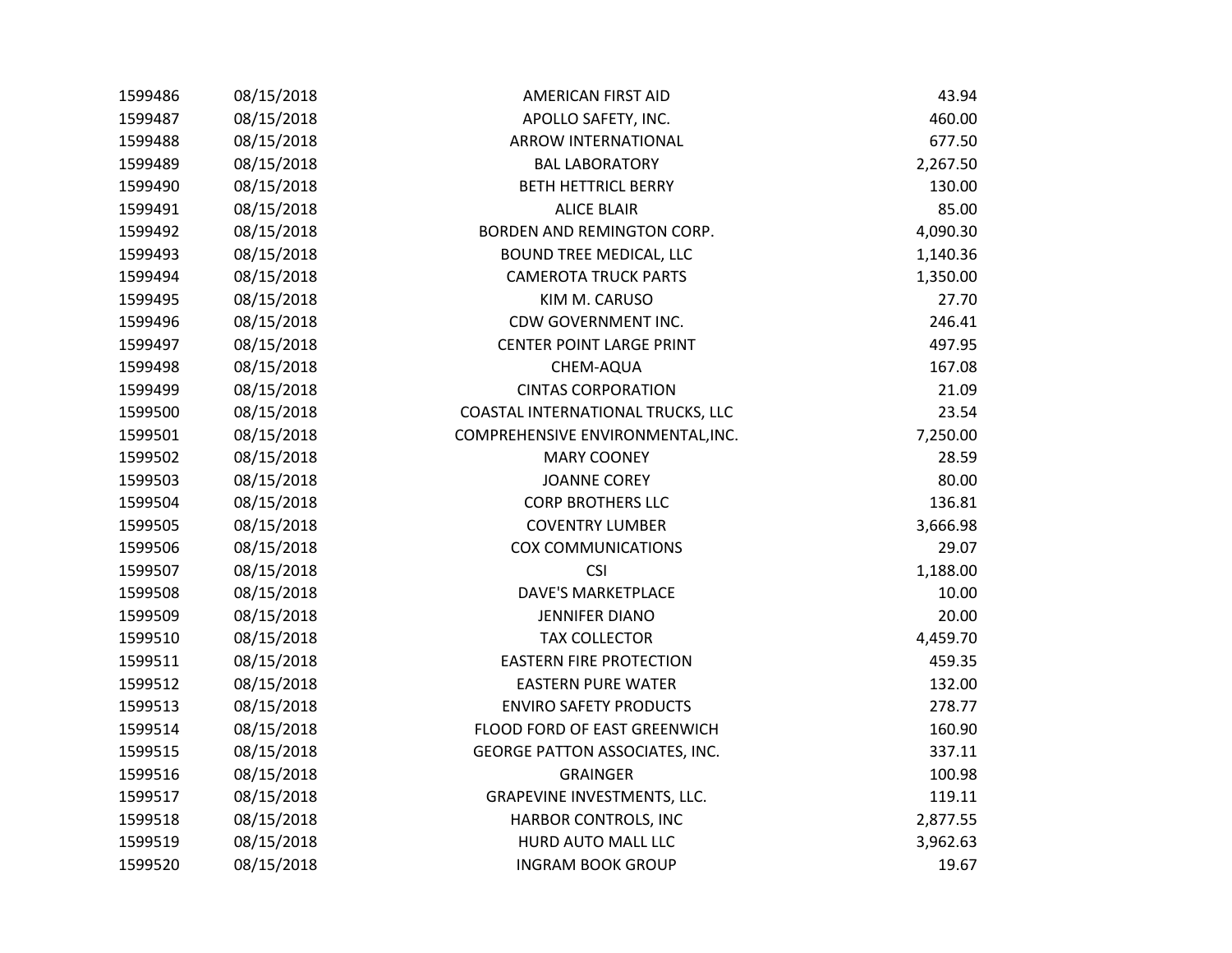| 1599521 | 08/15/2018 | <b>INGRAM MICRO</b>               | 562.88    |
|---------|------------|-----------------------------------|-----------|
| 1599522 | 08/15/2018 | JACAVONE GARDEN CENTER            | 248.33    |
| 1599523 | 08/15/2018 | KREG NEW HOMES, LLC.              | 42.65     |
| 1599524 | 08/15/2018 | LITTLE GREEN LIGHT, LLC           | 421.20    |
| 1599525 | 08/15/2018 | MHQ MUNICIPAL HEADQUARTERS/SUPPLY | 632.00    |
| 1599526 | 08/15/2018 | MIDWEST TAPE                      | 550.63    |
| 1599527 | 08/15/2018 | ERIC R. MURRAY                    | 95.90     |
| 1599528 | 08/15/2018 | <b>NATIONAL GRID</b>              | 763.48    |
| 1599529 | 08/15/2018 | NEW ENGLAND FIRE EQUIPMENT AND    | 1,385.46  |
| 1599530 | 08/15/2018 | NINIGRET MARINE, INC.             | 3,705.62  |
| 1599531 | 08/15/2018 | NK POLICE DEPARTMENT              | 216.28    |
| 1599532 | 08/15/2018 | OHD                               | 810.00    |
| 1599534 | 08/15/2018 | PIER ICE PLANT                    | 67.00     |
| 1599535 | 08/15/2018 | POWER PRODUCTS, INC.              | 57.56     |
| 1599536 | 08/15/2018 | PRINT WORLD                       | 126.82    |
| 1599537 | 08/15/2018 | PUTNAM PIPE CORP                  | 307.90    |
| 1599538 | 08/15/2018 | <b>QUONSET AUTO BODY INC</b>      | 2,460.88  |
| 1599539 | 08/15/2018 | QUONSET DEVELOPMENT CORP          | 21,187.93 |
| 1599540 | 08/15/2018 | RAPS AUTO PARTS SUPPLY, INC.      | 1,179.35  |
| 1599541 | 08/15/2018 | RAPS AUTO PARTS SUPPLY, INC.      | 795.83    |
| 1599542 | 08/15/2018 | RIVISTAS SUBSCRIPTION SERVICES    | 5,168.72  |
| 1599543 | 08/15/2018 | SALK'S HARDWARE & MARINE INC.     | 684.57    |
| 1599544 | 08/15/2018 | SANTA BUCKLEY ENERGY INC          | 1,294.76  |
| 1599545 | 08/15/2018 | SAMANTHA SELTZ                    | 68.27     |
| 1599546 | 08/15/2018 | SHIPMAN'S FIRE EQUIPMENT CO INC   | 4,093.40  |
| 1599547 | 08/15/2018 | SITEONE LANDSCAPE SUPPLY LLC      | 3,148.80  |
| 1599548 | 08/15/2018 | STRICKLIN HOSPITALITY GROUP LLC   | 375.00    |
| 1599549 | 08/15/2018 | TIRE PROS, INC.                   | 1,202.70  |
| 1599550 | 08/15/2018 | TRACTOR SUPPLY CREDIT PLAN        | 24.98     |
| 1599551 | 08/15/2018 | UNIVAR USA INC.                   | 7,298.29  |
| 1599552 | 08/15/2018 | W. B. MASON CO., INC.             | 555.70    |
| 1599553 | 08/15/2018 | WARWICK WINWATER WORKS CO. INC.   | 735.42    |
| 1599554 | 08/15/2018 | <b>CITY OF WARWICK</b>            | 2,641.79  |
| 1599555 | 08/15/2018 | <b>WEST BAY FAMILY YMCA</b>       | 26,000.00 |
| 1599556 | 08/15/2018 | <b>WICKFORD LUMBER</b>            | 16.35     |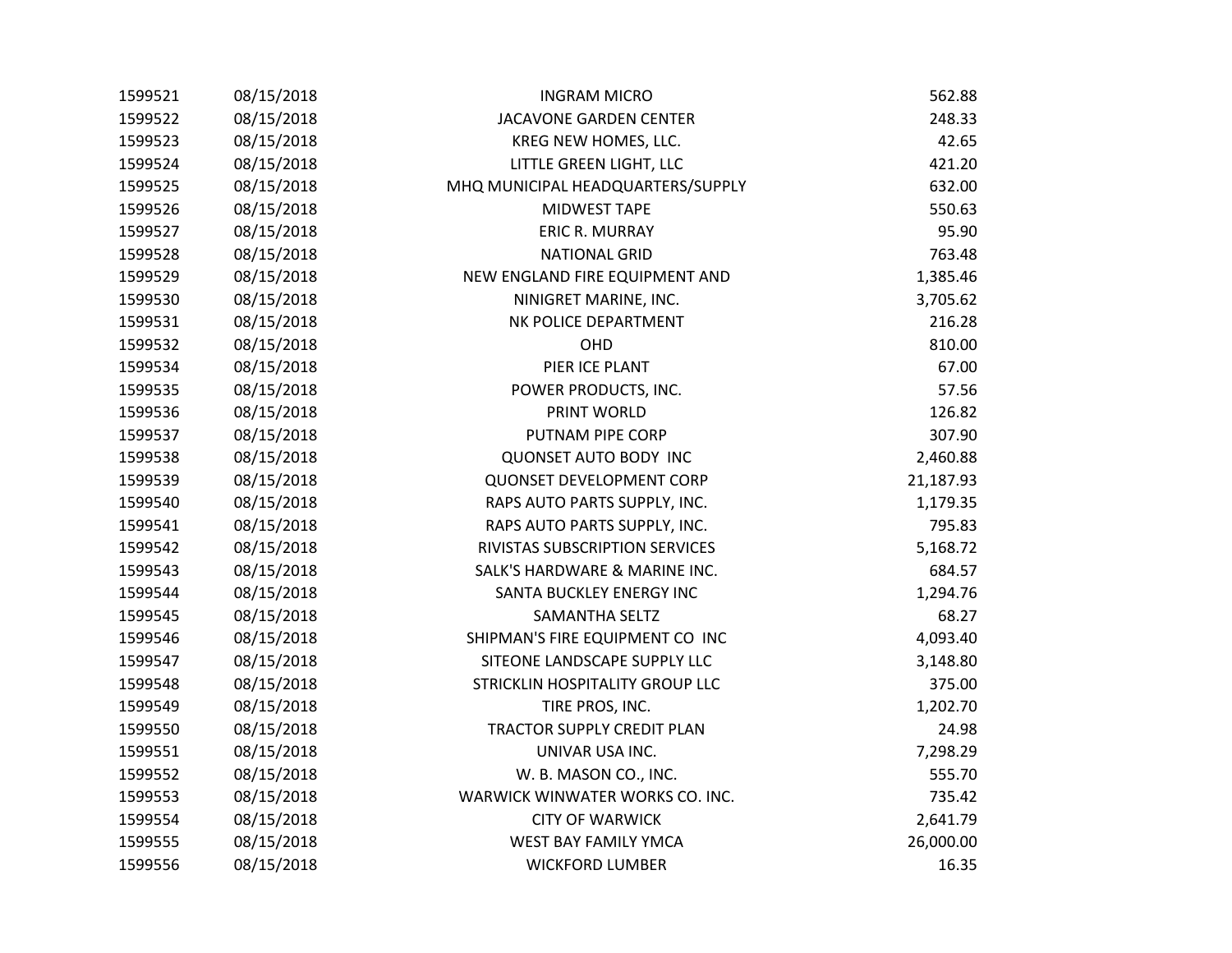| 08/16/2018 | <b>AMAZON</b>                           | 9.87      |
|------------|-----------------------------------------|-----------|
| 08/16/2018 | <b>AMAZON</b>                           | 40.98     |
| 08/16/2018 | <b>AMAZON</b>                           | 48.58     |
| 08/16/2018 | <b>AMAZON</b>                           | 91.21     |
| 08/16/2018 | AMAZON                                  | 157.06    |
| 08/16/2018 | AMAZON                                  | 186.92    |
| 08/16/2018 | <b>AMAZON</b>                           | 200.77    |
| 08/16/2018 | AMAZON                                  | 215.59    |
| 08/16/2018 | <b>AMAZON</b>                           | 331.73    |
| 08/16/2018 | <b>AMAZON</b>                           | 374.58    |
| 08/16/2018 | <b>AMAZON</b>                           | 531.81    |
| 08/16/2018 | HONEYWELL INTERNATIONAL                 | 2,133.79  |
| 08/16/2018 | RHODE ISLAND INTERLOCAL RISK            | 1,034.00  |
| 08/16/2018 | <b>TYLER TECHNOLOGIES</b>               | 2,800.00  |
| 08/24/2018 | <b>ACUSHNET COMPANY</b>                 | 253.80    |
| 08/24/2018 | ALLIED COURT REPORTERS, INC.            | 754.00    |
| 08/24/2018 | AMERICAN PLANNING ASSOCIATION           | 395.00    |
| 08/24/2018 | ANDERSON MOTORS, INC                    | 1,062.05  |
| 08/24/2018 | ATLANTIC ELEVATOR SOUTH CO., INC.       | 413.00    |
| 08/24/2018 | ATS EQUIPMENT OF RI                     | 205.38    |
| 08/24/2018 | BAKER & TAYLOR BOOKS -510486            | 1,173.14  |
| 08/24/2018 | <b>BAL LABORATORY</b>                   | 260.00    |
| 08/24/2018 | <b>BELLEVILLE TOWING &amp; RECOVERY</b> | 375.00    |
| 08/24/2018 | BELMONT AND CRYSTAL SPRINGS             | 47.88     |
| 08/24/2018 | <b>BOBCAT OF RI</b>                     | 1,196.27  |
| 08/24/2018 | <b>BOUND TREE MEDICAL, LLC</b>          | 2,152.86  |
| 08/24/2018 | BOYDCO, INC.                            | 514.50    |
| 08/24/2018 | <b>CALLAGHAN &amp; CALLAGHAN</b>        | 13,075.00 |
| 08/24/2018 | CAM HVAC & CONSTRUCTION, INC.           | 1,083.00  |
| 08/24/2018 | <b>DONNA CARTER</b>                     | 210.00    |
| 08/24/2018 | <b>CINTAS CORP</b>                      | 25.00     |
| 08/24/2018 | COASTAL INTERNATIONAL TRUCKS, LLC       | 510.95    |
| 08/24/2018 | COMPUTER PROJECTS OF IL, INC.           | 171.60    |
| 08/24/2018 | <b>JOANNE COREY</b>                     | 70.00     |
| 08/24/2018 | <b>CORP BROTHERS LLC</b>                | 192.24    |
|            |                                         |           |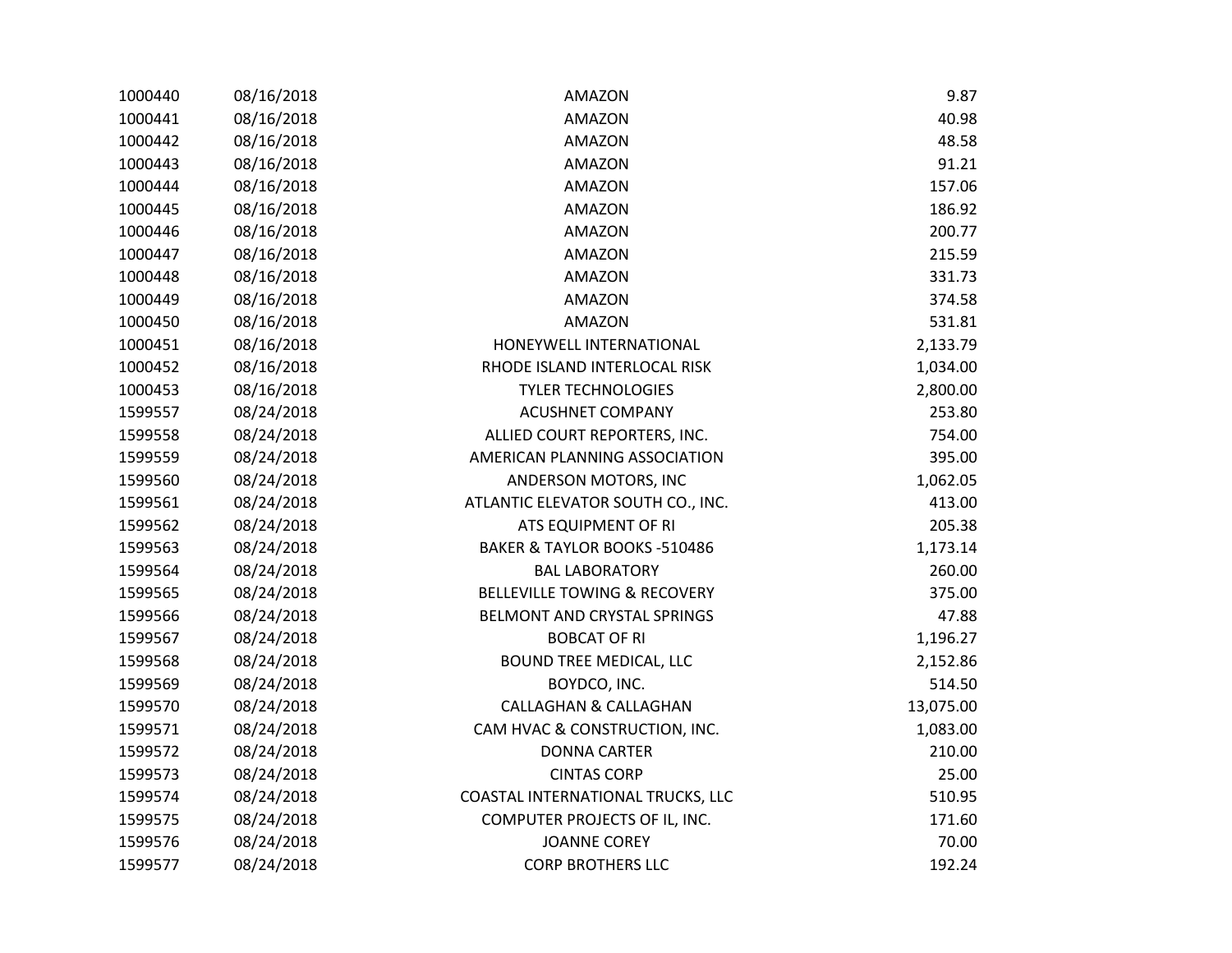| 1599578 | 08/24/2018 | COVE PROPERTIES OF WICKFORD LP, INC     | 235,145.90 |
|---------|------------|-----------------------------------------|------------|
| 1599579 | 08/24/2018 | CRANSTON WELDING SUPPLY CO.             | 8.06       |
| 1599580 | 08/24/2018 | <b>CUES</b>                             | 1,168.94   |
| 1599581 | 08/24/2018 | <b>CYN ENVIRONMENTAL</b>                | 225.00     |
| 1599582 | 08/24/2018 | <b>DAVE'S MARKETPLACE</b>               | 11.43      |
| 1599583 | 08/24/2018 | DEJANA TRUCK & UTILITY EQUIP CO., INC   | 4,452.30   |
| 1599584 | 08/24/2018 | DIRECT ENERGY SERVICES, LLC             | 23,598.93  |
| 1599585 | 08/24/2018 | DIVERSIFIED MOBILE SERVICES             | 6,036.06   |
| 1599586 | 08/24/2018 | <b>CHELSEY DUMAS-GIBBS</b>              | 149.98     |
| 1599587 | 08/24/2018 | <b>ELIZABETH DUNCAN</b>                 | 34.00      |
| 1599588 | 08/24/2018 | <b>EASTERN FIRE PROTECTION</b>          | 66.40      |
| 1599589 | 08/24/2018 | <b>GERALDINE ELIASON</b>                | 20.00      |
| 1599590 | 08/24/2018 | <b>ENCON LLC</b>                        | 50.00      |
| 1599591 | 08/24/2018 | ENVIROPRO REFRIGERANT RECYCLING         | 762.00     |
| 1599592 | 08/24/2018 | <b>FEDEX</b>                            | 42.06      |
| 1599593 | 08/24/2018 | FLOOD FORD OF EAST GREENWICH            | 21.24      |
| 1599594 | 08/24/2018 | <b>FLYNN AUTOMOTIVE</b>                 | 204.72     |
| 1599595 | 08/24/2018 | <b>GOVERNMENT FORMS AND SUPPLIES</b>    | 93.05      |
| 1599596 | 08/24/2018 | <b>GRAINGER</b>                         | 33.72      |
| 1599597 | 08/24/2018 | <b>GREENWOOD EMERGENCY VEHICLES INC</b> | 539.99     |
| 1599598 | 08/24/2018 | HARBOR CONTROLS, INC                    | 2,583.00   |
| 1599599 | 08/24/2018 | RI DEPT OF HEALTH                       | 1,315.00   |
| 1599600 | 08/24/2018 | HINDING TENNIS, LLC                     | 1,900.00   |
| 1599601 | 08/24/2018 | HISTORIC WICKFORD, INC.                 | 24.00      |
| 1599602 | 08/24/2018 | <b>THOMAS HOBIN</b>                     | 120.00     |
| 1599603 | 08/24/2018 | <b>HOME DEPOT</b>                       | 477.00     |
| 1599604 | 08/24/2018 | HOWARD JOHNSON, INC.                    | 847.05     |
| 1599605 | 08/24/2018 | HOWARD P. FAIRFIELD L L C               | 820.48     |
| 1599606 | 08/24/2018 | HUGHES, ED                              | 356.49     |
| 1599607 | 08/24/2018 | MICHAEL IADEVAIA                        | 1,080.00   |
| 1599608 | 08/24/2018 | SOUTH COUNTY NEWSPAPERS, INC.           | 22.50      |
| 1599609 | 08/24/2018 | <b>INGRAM BOOK GROUP</b>                | 1,383.68   |
| 1599610 | 08/24/2018 | <b>KRAFT POWER</b>                      | 831.85     |
| 1599611 | 08/24/2018 | <b>LEAH LAPORTE</b>                     | 60.00      |
| 1599612 | 08/24/2018 | <b>LARGESS FORESTRY</b>                 | 2,900.00   |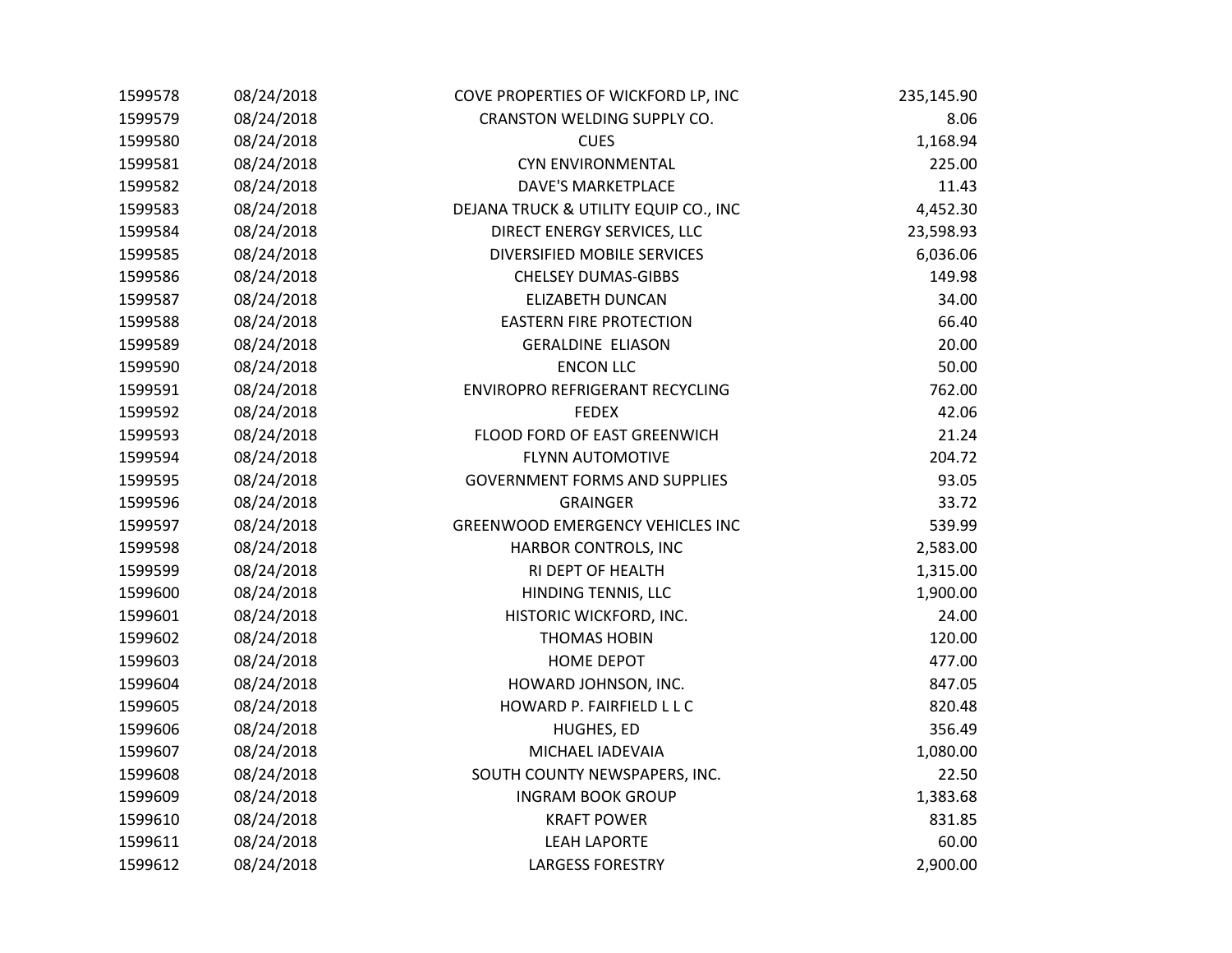| 1599613 | 08/24/2018 | LAWSON PRODUCTS, INC.                             | 90.24     |
|---------|------------|---------------------------------------------------|-----------|
| 1599614 | 08/24/2018 | <b>LIBRARY OF AMERICA</b>                         | 30.90     |
| 1599615 | 08/24/2018 | LIBRARY STORE, INC.                               | 1,731.76  |
| 1599616 | 08/24/2018 | THE LOCK SHOP, INC.                               | 35.74     |
| 1599617 | 08/24/2018 | <b>ANTHONY LOMBARDO</b>                           | 1,200.00  |
| 1599618 | 08/24/2018 | MACK BORING & PARTS CO.                           | 159.62    |
| 1599620 | 08/24/2018 | <b>MARTINS MAINTENANCE INC</b>                    | 2,645.92  |
| 1599621 | 08/24/2018 | <b>MCCANN ASSOCIATES</b>                          | 3,603.21  |
| 1599622 | 08/24/2018 | PAT MCGUIRL                                       | 60.00     |
| 1599623 | 08/24/2018 | <b>MIDWEST TAPE</b>                               | 708.48    |
| 1599624 | 08/24/2018 | MOORE MEDICAL CORP.                               | 1,470.24  |
| 1599625 | 08/24/2018 | MT. PLEASANT ALARMS                               | 99.00     |
| 1599626 | 08/24/2018 | <b>NATIONAL GRID</b>                              | 1,344.55  |
| 1599627 | 08/24/2018 | <b>NATIONAL GRID</b>                              | 2,575.04  |
| 1599628 | 08/24/2018 | NATIONAL MAIN STREET CENTER                       | 350.00    |
| 1599629 | 08/24/2018 | NEW ENGLAND FIRE EQUIPMENT AND                    | 891.99    |
| 1599630 | 08/24/2018 | NEW ENGLAND GOLF CARS                             | 1,128.81  |
| 1599631 | 08/24/2018 | NEWPORT APPRAISAL GROUP, LLC                      | 2,300.00  |
| 1599632 | 08/24/2018 | NINIGRET MARINE, INC.                             | 1,827.70  |
| 1599633 | 08/24/2018 | NK POLICE DEPARTMENT                              | 809.81    |
| 1599634 | 08/24/2018 | NOLIN ELECTRIC INC.                               | 1,893.00  |
| 1599635 | 08/24/2018 | OCCUPATIONAL HEALTH CENTERS OF SOUTHWEST, P.A.CO. | 274.50    |
| 1599636 | 08/24/2018 | OCEAN STATE OIL, INC.                             | 373.90    |
| 1599637 | 08/24/2018 | OFFICE DEPOT                                      | 63.52     |
| 1599638 | 08/24/2018 | LINDA OHSBERG                                     | 120.00    |
| 1599639 | 08/24/2018 | <b>ONLINE MOORING</b>                             | 16.00     |
| 1599640 | 08/24/2018 | PALMER SPRING CO                                  | 908.26    |
| 1599641 | 08/24/2018 | PASCALE SERVICE CORP.                             | 234.00    |
| 1599642 | 08/24/2018 | PAT'S POWER EQUIPMENT                             | 233.58    |
| 1599643 | 08/24/2018 | <b>TERESA PEARSON</b>                             | 675.00    |
| 1599644 | 08/24/2018 | PETERSON OIL SERVICE, INC.                        | 14,024.08 |
| 1599645 | 08/24/2018 | POWER PRODUCTS, INC.                              | 759.17    |
| 1599646 | 08/24/2018 | PRESCOTT H. PEIRCE CO.INC.                        | 91.00     |
| 1599647 | 08/24/2018 | PRIME SYSTEMS INC                                 | 400.75    |
| 1599648 | 08/24/2018 | <b>QUILL CORPORATION</b>                          | 24.00     |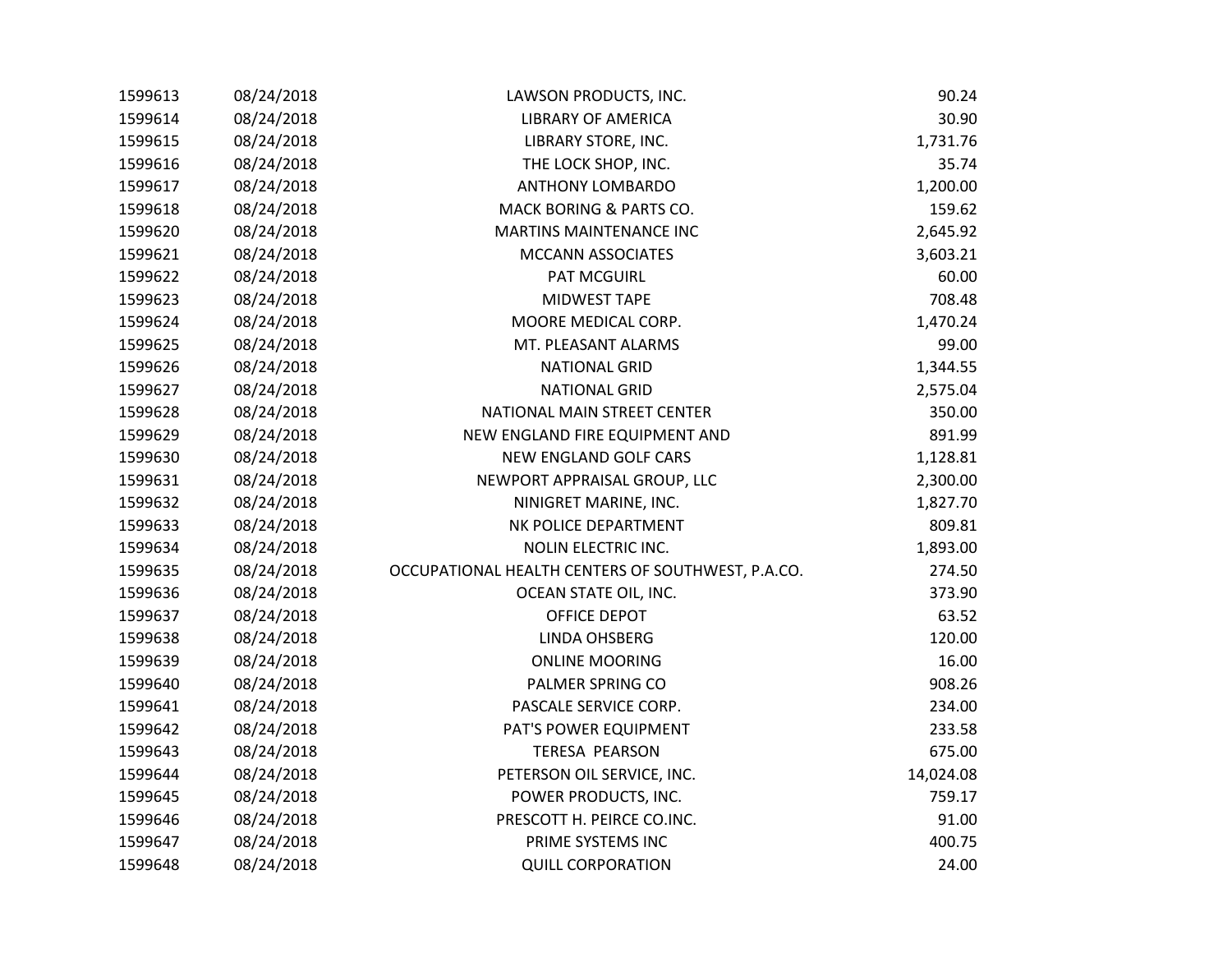| 1599649 | 08/24/2018 | <b>QUONSET AUTO BODY INC</b>               | 210.00    |
|---------|------------|--------------------------------------------|-----------|
| 1599650 | 08/24/2018 | RAPS AUTO PARTS SUPPLY, INC.               | 171.35    |
| 1599651 | 08/24/2018 | R.I. RESOURCE RECOVERY CORP.               | 2,222.68  |
| 1599652 | 08/24/2018 | RHODE ISLAND TRAFFIC TRIBUNAL              | 4,027.40  |
| 1599653 | 08/24/2018 | RI GOLF ASSOCIATION                        | 500.00    |
| 1599654 | 08/24/2018 | SALK'S HARDWARE & MARINE INC.              | 174.87    |
| 1599655 | 08/24/2018 | SCHMIDT EQUIPMENT INC.                     | 765.45    |
| 1599656 | 08/24/2018 | R. J. SHEPHERD CO                          | 144.50    |
| 1599657 | 08/24/2018 | <b>SIGN A RAMA</b>                         | 117.80    |
| 1599658 | 08/24/2018 | SKILL PATH/NST SEMINARS                    | 199.00    |
| 1599659 | 08/24/2018 | SO FIT CYCLE                               | 462.40    |
| 1599660 | 08/24/2018 | SOUTH COUNTY TRAILERS                      | 49.95     |
| 1599661 | 08/24/2018 | TOWN OF SOUTH KINGSTOWN                    | 30,017.00 |
| 1599662 | 08/24/2018 | <b>ALLEN SOUTHWICK</b>                     | 75.86     |
| 1599663 | 08/24/2018 | STATELINE IRRIGATION SUPPLY, INC.          | 542.40    |
| 1599665 | 08/24/2018 | T MIOZZI INC                               | 784.55    |
| 1599666 | 08/24/2018 | TASCA FORD, INC.                           | 6,240.72  |
| 1599667 | 08/24/2018 | STATE OF RHODE ISLAND                      | 1,190.00  |
| 1599668 | 08/24/2018 | <b>TAYLOR RENTAL</b>                       | 590.00    |
| 1599669 | 08/24/2018 | <b>TOM IRWIN</b>                           | 485.00    |
| 1599670 | 08/24/2018 | TRACTOR SUPPLY CREDIT PLAN                 | 330.38    |
| 1599671 | 08/24/2018 | TRAFFIC SIGNS & SAFETY, INC                | 2,340.25  |
| 1599672 | 08/24/2018 | <b>TREETOP PRODUCTS</b>                    | 3,015.21  |
| 1599673 | 08/24/2018 | VERBATIM DESIGN, INC.                      | 240.00    |
| 1599674 | 08/24/2018 | <b>VERIZON</b>                             | 286.15    |
| 1599675 | 08/24/2018 | <b>VERIZON</b>                             | 916.31    |
| 1599676 | 08/24/2018 | <b>VERIZON</b>                             | 6,740.78  |
| 1599677 | 08/24/2018 | <b>VERIZON WIRELESS MESSAGING SERVICES</b> | 3,165.95  |
| 1599678 | 08/24/2018 | VISION GOVERNMENT SOLUTIONS, INC.          | 11,471.59 |
| 1599679 | 08/24/2018 | W. B. MASON CO., INC.                      | 1,031.92  |
| 1599680 | 08/24/2018 | W. B. MASON CO., INC.                      | 949.89    |
| 1599681 | 08/24/2018 | WARWICK WINWATER WORKS CO. INC.            | 36.69     |
| 1599682 | 08/24/2018 | WASTE MANAGEMENT OF RHODE ISLAND           | 47,787.03 |
| 1599683 | 08/24/2018 | WATSON MULCH & LOAM INC                    | 195.00    |
| 1599684 | 08/24/2018 | WELLONE PRIMARY MEDICAL AND DENTAL CARE    | 37.00     |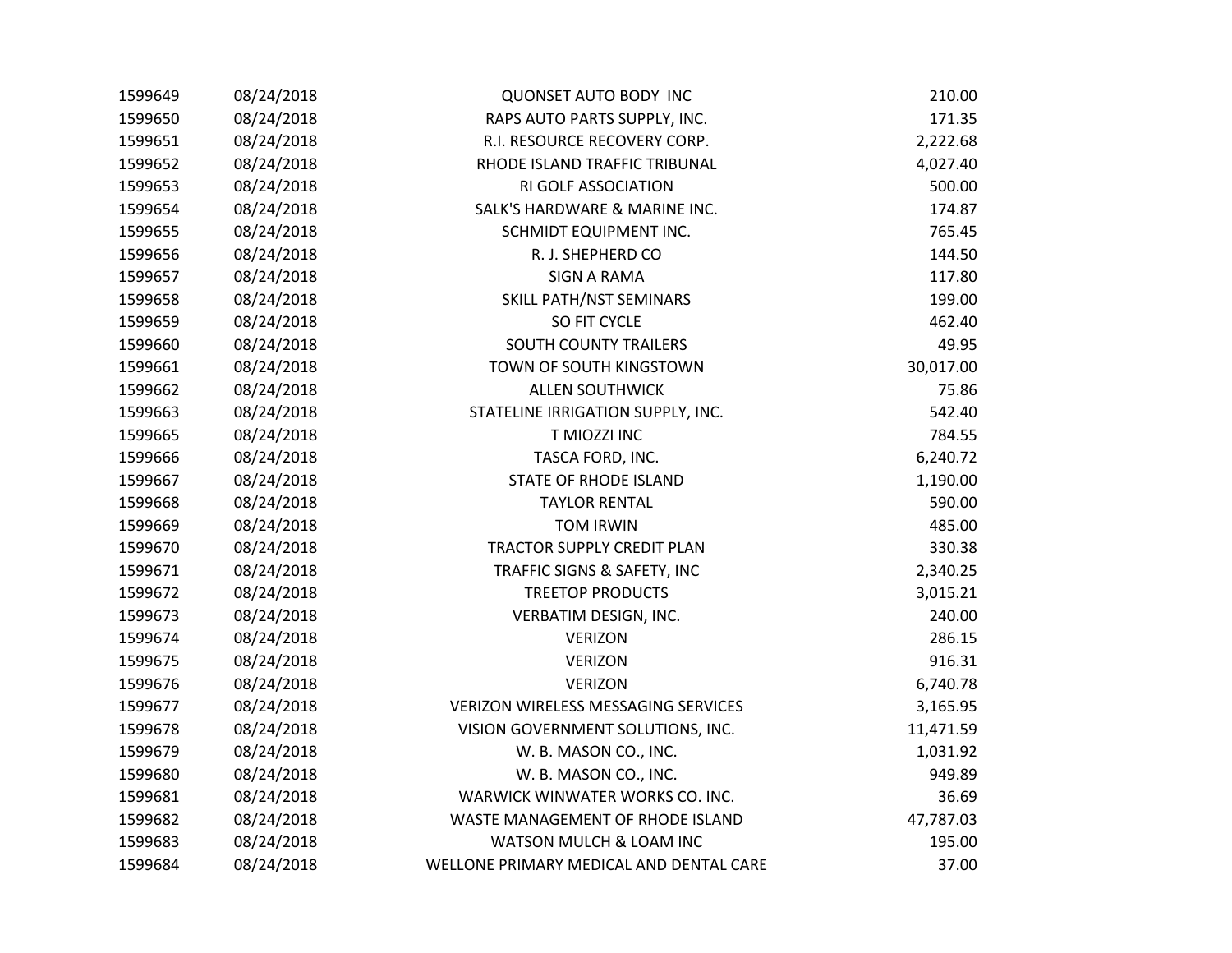| 1599685 | 08/24/2018 | WELLONE PRIMARY MEDICAL AND DENTAL CARE | 5,000.00  |
|---------|------------|-----------------------------------------|-----------|
| 1599686 | 08/24/2018 | <b>WEST MARINE</b>                      | 237.84    |
| 1599687 | 08/24/2018 | LEE WHICHER                             | 10.00     |
| 1599688 | 08/24/2018 | <b>WICKFORD LUMBER</b>                  | 330.50    |
| 1599689 | 08/24/2018 | <b>WICKFORD LUMBER</b>                  | 222.45    |
| 1599690 | 08/24/2018 | PATRICIA ZOTOS                          | 75.00     |
| 1599692 | 08/27/2018 | AUTOMATIC TEMPERATURE CONTROLS, INC     | 2,324.03  |
| 1599693 | 08/27/2018 | COVE PROPERTIES OF WICKFORD LP, INC     | 3,900.00  |
| 1599694 | 08/27/2018 | EH TURF SUPPLY, INC.                    | 240.00    |
| 1599695 | 08/27/2018 | EL GEE PRODUCTS INC.                    | 75.70     |
| 1599696 | 08/27/2018 | <b>FLEETPRIDE</b>                       | 31.29     |
| 1599697 | 08/27/2018 | FORENET, INC.                           | 66,477.00 |
| 1599698 | 08/27/2018 | <b>GENERAL TREASURER STATE RI</b>       | 17,771.39 |
| 1599699 | 08/27/2018 | GRANICUS, INC.                          | 5,276.65  |
| 1599700 | 08/27/2018 | <b>HOME DEPOT</b>                       | 65.83     |
| 1599701 | 08/27/2018 | <b>HOME DEPOT</b>                       | 386.75    |
| 1599702 | 08/27/2018 | <b>HOME DEPOT</b>                       | 970.07    |
| 1599703 | 08/27/2018 | <b>LARGESS FORESTRY</b>                 | 5,840.00  |
| 1599704 | 08/27/2018 | F R MAHONEY & ASSOCIATES                | 20,356.00 |
| 1599705 | 08/27/2018 | PAUL R. MUMFORD & SON, INC.             | 460.00    |
| 1599706 | 08/27/2018 | <b>NATIONAL GRID</b>                    | 28,890.73 |
| 1599707 | 08/27/2018 | <b>NATIONAL GRID</b>                    | 31.72     |
| 1599708 | 08/27/2018 | NOLIN ELECTRIC INC.                     | 2,950.00  |
| 1599709 | 08/27/2018 | E.J. PRESCOTT, INC.                     | 425.78    |
| 1599710 | 08/27/2018 | RI INFRASTRUCTURE BANK                  | 11,256.64 |
| 1599711 | 08/27/2018 | <b>SUPPLY NEW ENGLAND</b>               | 100.90    |
| 1599712 | 08/27/2018 | <b>TAYLOR MADE</b>                      | 1,237.59  |
| 1599713 | 08/27/2018 | WASHINGTON COUNTY CDC                   | 3,843.15  |
| 1599714 | 08/27/2018 | WASTE MANAGEMENT OF RHODE ISLAND        | 1,080.00  |
| 1599715 | 08/27/2018 | <b>WICKFORD LUMBER</b>                  | 84.76     |
| 1599717 | 08/28/2018 | UNITED STATES TREASURY                  | 33,627.01 |
| 1599718 | 08/29/2018 | STATE OF RHODE ISLAND                   | 5,538.00  |
| 1599719 | 08/29/2018 | ADTECH SYSTEMS INC.                     | 7,068.54  |
| 1599720 | 08/29/2018 | <b>ALLIE'S TACK SHOP</b>                | 63.98     |
| 1599721 | 08/29/2018 | STATE OF RI SECRETARY OF STATE          | 843.00    |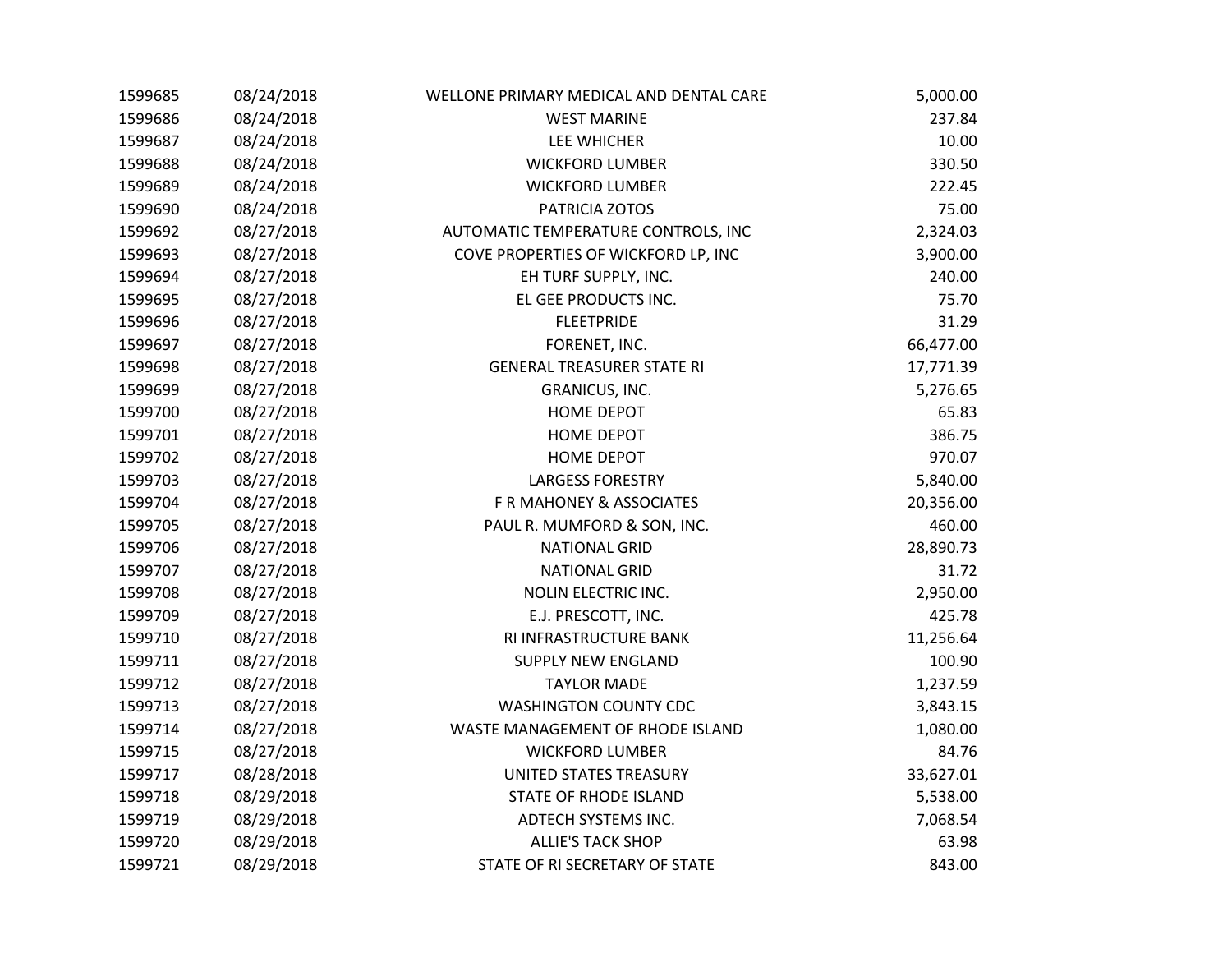| 1599722 | 08/29/2018 | ATLANTIC ELEVATOR SOUTH CO., INC.    | 290.00    |
|---------|------------|--------------------------------------|-----------|
| 1599723 | 08/29/2018 | BAKER & TAYLOR BOOKS -510486         | 940.68    |
| 1599724 | 08/29/2018 | <b>BAL LABORATORY</b>                | 130.00    |
| 1599725 | 08/29/2018 | <b>CCRI BOOKSTORES</b>               | 630.00    |
| 1599726 | 08/29/2018 | CDW GOVERNMENT INC.                  | 2,734.81  |
| 1599727 | 08/29/2018 | <b>TONI CHANDLER</b>                 | 157.00    |
| 1599728 | 08/29/2018 | CHEMSEARCH                           | 542.39    |
| 1599729 | 08/29/2018 | STEPHANIE CHURCH                     | 1,027.33  |
| 1599730 | 08/29/2018 | COVE PROPERTIES OF WICKFORD LP, INC  | 1,625.00  |
| 1599731 | 08/29/2018 | <b>COX COMMUNICATIONS</b>            | 95.76     |
| 1599732 | 08/29/2018 | <b>COX COMMUNICATIONS</b>            | 610.52    |
| 1599733 | 08/29/2018 | <b>MELISSA CROTEAU</b>               | 116.10    |
| 1599734 | 08/29/2018 | <b>JOSEPH R. CUNHA</b>               | 71.00     |
| 1599735 | 08/29/2018 | <b>CYN ENVIRONMENTAL</b>             | 40.00     |
| 1599736 | 08/29/2018 | DARROWEVERETT, LLP                   | 30.00     |
| 1599737 | 08/29/2018 | <b>DATTCO</b>                        | 11,935.00 |
| 1599738 | 08/29/2018 | DAVE'S MARKETPLACE                   | 30.16     |
| 1599739 | 08/29/2018 | DAVID LONDON & CO.                   | 905.00    |
| 1599740 | 08/29/2018 | DIRECT ENERGY SERVICES, LLC          | 2,256.53  |
| 1599741 | 08/29/2018 | <b>CHELSEY DUMAS-GIBBS</b>           | 83.47     |
| 1599742 | 08/29/2018 | <b>EMBLEM ENTERPRISES INC.</b>       | 1,092.06  |
| 1599744 | 08/29/2018 | FLOOD FORD OF EAST GREENWICH         | 548.66    |
| 1599745 | 08/29/2018 | <b>BRUCE FORESMAN</b>                | 40.00     |
| 1599746 | 08/29/2018 | <b>GOVERNMENT FORMS AND SUPPLIES</b> | 353.52    |
| 1599747 | 08/29/2018 | <b>GRAPHIC EXPRESSIONS</b>           | 207.00    |
| 1599748 | 08/29/2018 | HARBOR CONTROLS, INC                 | 4,802.15  |
| 1599749 | 08/29/2018 | HARBOUR RIDGE HOMEOWNERS ASSOC.      | 1,740.00  |
| 1599750 | 08/29/2018 | <b>HOME DEPOT</b>                    | 33.84     |
| 1599751 | 08/29/2018 | <b>HOME DEPOT</b>                    | 45.87     |
| 1599752 | 08/29/2018 | SOUTH COUNTY NEWSPAPERS, INC.        | 568.75    |
| 1599753 | 08/29/2018 | <b>INGRAM BOOK GROUP</b>             | 277.25    |
| 1599755 | 08/29/2018 | <b>LORETTA JACOB</b>                 | 75.00     |
| 1599756 | 08/29/2018 | KAISER TREE PRESERVATION CO          | 500.00    |
| 1599757 | 08/29/2018 | KOFILE TECHNOLOGIES, INC.            | 3,373.00  |
| 1599758 | 08/29/2018 | <b>JIM LATHROP</b>                   | 242.71    |
|         |            |                                      |           |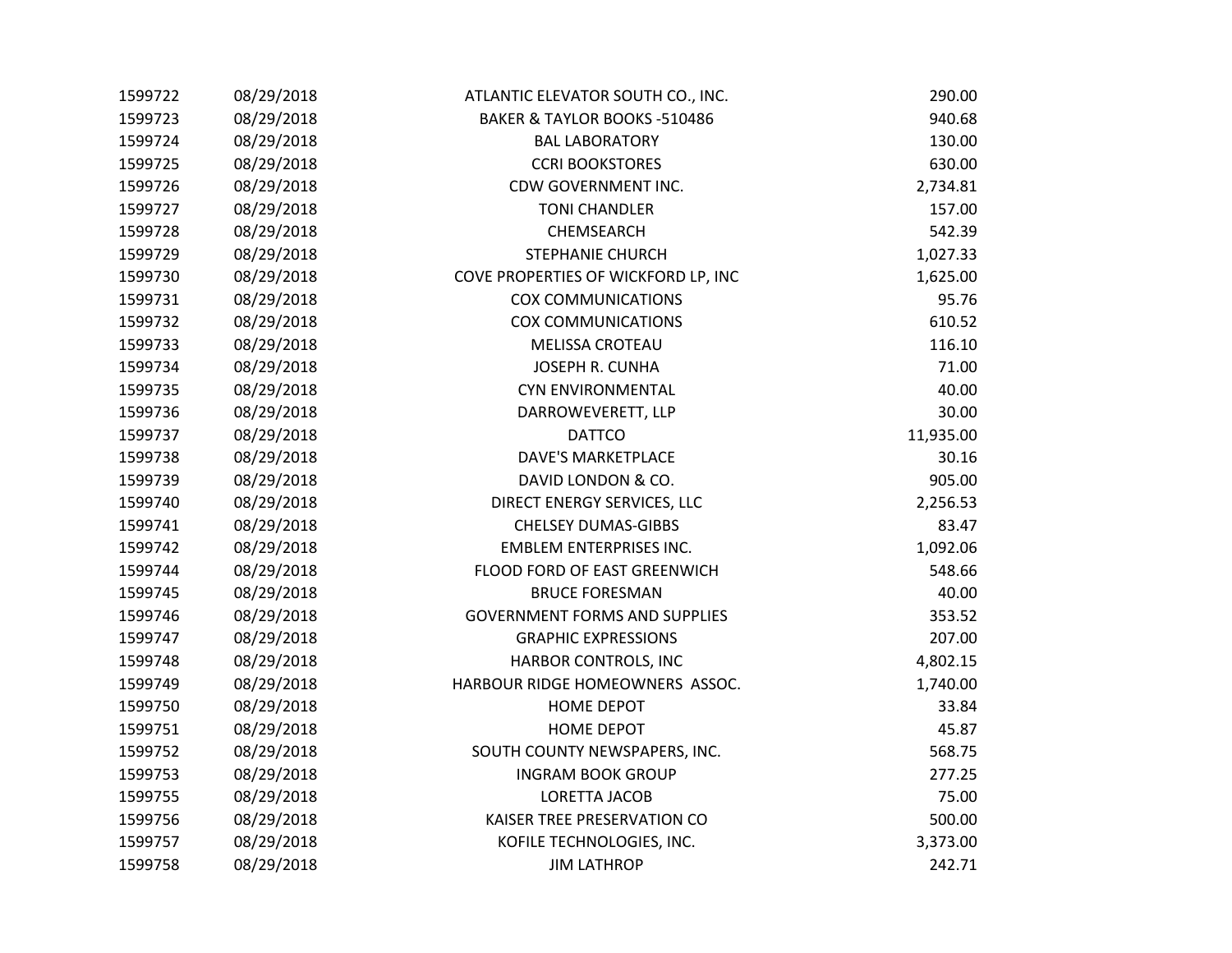| 1599759 | 08/29/2018 | LOWE'S                              | 769.23    |
|---------|------------|-------------------------------------|-----------|
| 1599760 | 08/29/2018 | <b>MARIE MARCOTTE</b>               | 81.66     |
| 1599761 | 08/29/2018 | MATERIAL SAND & STONE CORP.         | 783.92    |
| 1599762 | 08/29/2018 | <b>MIDWEST TAPE</b>                 | 683.57    |
| 1599763 | 08/29/2018 | MTE TURF EQUIPMENT SOULTIONS        | 171.73    |
| 1599764 | 08/29/2018 | NORTH KINGSTOWN ANIMAL HOSPITAL     | 676.67    |
| 1599765 | 08/29/2018 | <b>NATIONAL GRID</b>                | 466.88    |
| 1599766 | 08/29/2018 | <b>NATIONAL GRID</b>                | 2,736.41  |
| 1599767 | 08/29/2018 | <b>NATIONAL GRID</b>                | 21,002.82 |
| 1599768 | 08/29/2018 | <b>NATIONAL GRID</b>                | 1,078.93  |
| 1599769 | 08/29/2018 | <b>NATIONAL GRID</b>                | 834.34    |
| 1599770 | 08/29/2018 | NE QUAHOG FESTIVAL                  | 471.00    |
| 1599771 | 08/29/2018 | NEWPORT PLAYHOUSE & CABARET RESTAUR | 500.00    |
| 1599772 | 08/29/2018 | NEWPORT PLAYHOUSE & CABARET RESTAUR | 500.00    |
| 1599773 | 08/29/2018 | NEWPORT PLAYHOUSE & CABARET RESTAUR | 500.00    |
| 1599774 | 08/29/2018 | NEWPORT PLAYHOUSE & CABARET RESTAUR | 500.00    |
| 1599775 | 08/29/2018 | <b>NEWWA</b>                        | 240.00    |
| 1599776 | 08/29/2018 | NO BRAND PET WASTE PRODUCTS         | 839.85    |
| 1599777 | 08/29/2018 | <b>NORTHEAST NURSERY</b>            | 240.59    |
| 1599778 | 08/29/2018 | SECRETARY OF STATE, STATE OF R.I.   | 160.00    |
| 1599779 | 08/29/2018 | OCEAN STATE TIRE CO., INC.          | 4,913.90  |
| 1599780 | 08/29/2018 | PETERSON OIL SERVICE, INC.          | 8,807.52  |
| 1599781 | 08/29/2018 | READY REFRESH BY NESTLE             | 107.92    |
| 1599782 | 08/29/2018 | PORT SUPPLY                         | 191.42    |
| 1599783 | 08/29/2018 | PRECISION WEATHER FORECASTING, INC  | 1,095.00  |
| 1599784 | 08/29/2018 | <b>QUONSET DEVELOPMENT CORP</b>     | 10,589.58 |
| 1599785 | 08/29/2018 | RAPS AUTO PARTS SUPPLY, INC.        | 529.23    |
| 1599786 | 08/29/2018 | <b>READY REFRESH BY NESTLE</b>      | 124.45    |
| 1599787 | 08/29/2018 | RHODE ISLAND PUBLIC EMPLOYEES'      | 22,353.80 |
| 1599788 | 08/29/2018 | RI COMMUNITY SPAY/NEUTER CLINIC     | 455.00    |
| 1599789 | 08/29/2018 | RI INTERLOCAL RISK MANAGEMENT TRUST | 6,335.14  |
| 1599790 | 08/29/2018 | SALK'S HARDWARE & MARINE INC.       | 46.62     |
| 1599791 | 08/29/2018 | SALMON RIVER VETERINARY SERVICE LLC | 345.00    |
| 1599792 | 08/29/2018 | SANTA BUCKLEY ENERGY INC            | 1,093.25  |
| 1599793 | 08/29/2018 | <b>SCITUATE COMPANIES</b>           | 1,782.00  |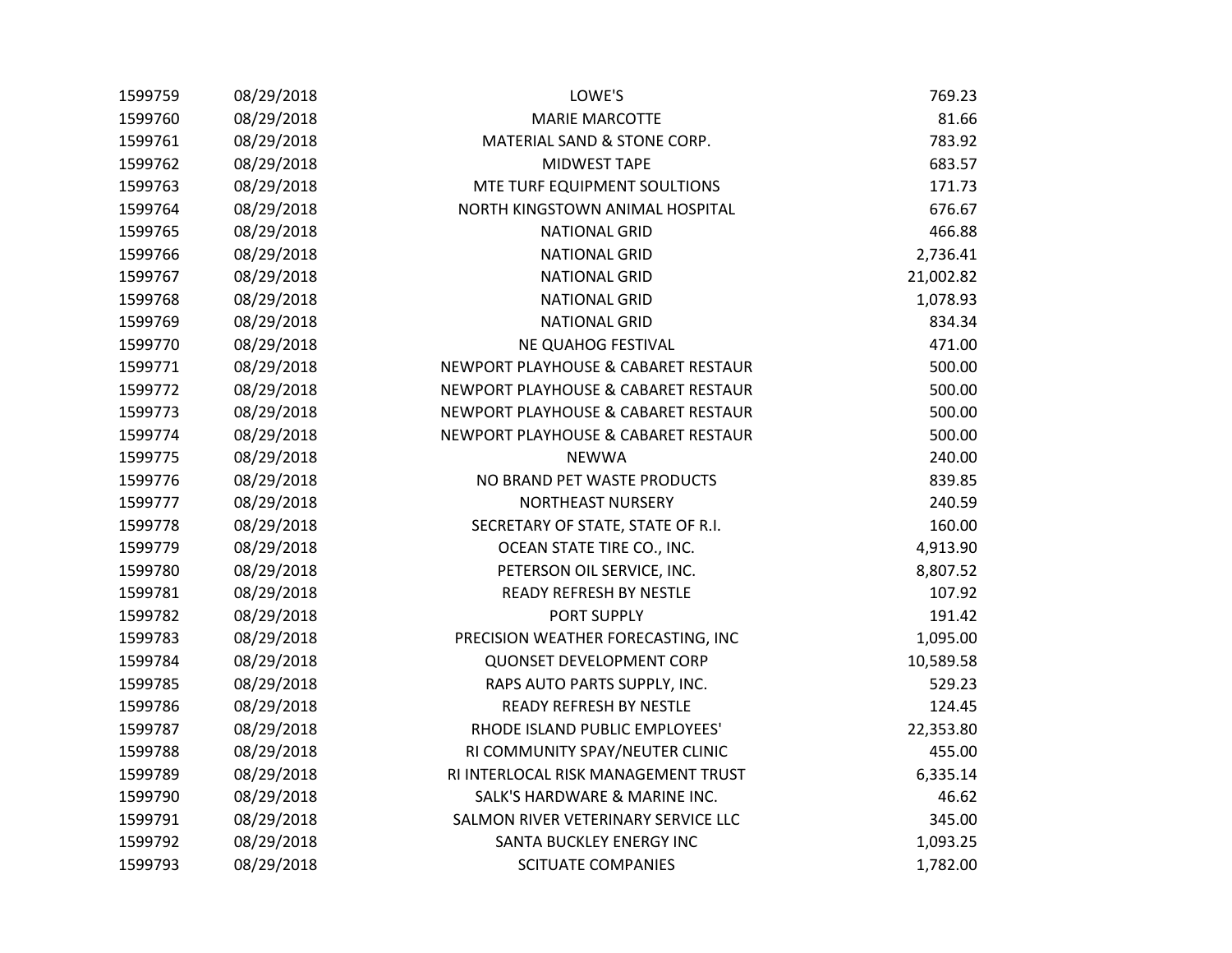| 1599794 | 08/29/2018 | <b>ALLEN SOUTHWICK</b>                  | 335.50    |
|---------|------------|-----------------------------------------|-----------|
| 1599795 | 08/29/2018 | STATE OF RHODE ISLAND                   | 6,200.00  |
| 1599796 | 08/29/2018 | TASCA FORD, INC.                        | 314.10    |
| 1599797 | 08/29/2018 | <b>TAYLOR RENTAL</b>                    | 200.00    |
| 1599798 | 08/29/2018 | THOMSON WEST                            | 283.00    |
| 1599799 | 08/29/2018 | <b>TIFCO INDUSTRIES</b>                 | 252.05    |
| 1599800 | 08/29/2018 | TIRE PROS, INC.                         | 21.56     |
| 1599802 | 08/29/2018 | UNIVERSITY OF RHODE ISLAND              | 1,800.00  |
| 1599803 | 08/29/2018 | <b>USA BLUE BOOK</b>                    | 756.16    |
| 1599804 | 08/29/2018 | VERIZON WIRELESS MESSAGING SERVICES     | 121.72    |
| 1599805 | 08/29/2018 | W. B. MASON CO., INC.                   | 1,229.60  |
| 1599806 | 08/29/2018 | WASTE MANAGEMENT OF RHODE ISLAND        | 1,855.00  |
| 1599807 | 08/29/2018 | <b>WICKFORD LUMBER</b>                  | 200.21    |
| 1599808 | 08/29/2018 | WICKFORD SHIPYARD, INC.                 | 213.76    |
| 1599809 | 08/29/2018 | RAYNA WILCOX                            | 66.75     |
| 1599810 | 08/29/2018 | WORLD TROPHIES COMPANY, INC.            | 280.10    |
| 1000646 | 08/31/2018 | <b>ENCORE HOLDINGS, LLC</b>             | 285.00    |
| 1000647 | 08/31/2018 | W. B. MASON                             | 2,108.53  |
| 1599811 | 08/31/2018 | <b>BAL LABORATORY</b>                   | 130.00    |
| 1599812 | 08/31/2018 | <b>BOUND TREE MEDICAL, LLC</b>          | 87.85     |
| 1599813 | 08/31/2018 | <b>JOANNE COREY</b>                     | 160.00    |
| 1599814 | 08/31/2018 | <b>COX COMMUNICATIONS</b>               | 27.10     |
| 1599815 | 08/31/2018 | DIRECT ENERGY SERVICES, LLC             | 12,708.63 |
| 1599816 | 08/31/2018 | ELMWOOD SPORTS CENTER INC.              | 65.00     |
| 1599817 | 08/31/2018 | <b>EMPLOYMENT PUBLISHING</b>            | 474.24    |
| 1599818 | 08/31/2018 | FIRE PROTECTION PUBLICATIONS            | 175.00    |
| 1599819 | 08/31/2018 | <b>FLEETPRIDE</b>                       | 270.00    |
| 1599820 | 08/31/2018 | <b>GREENWOOD EMERGENCY VEHICLES INC</b> | 1,625.67  |
| 1599821 | 08/31/2018 | <b>HOME DEPOT</b>                       | 43.58     |
| 1599822 | 08/31/2018 | <b>HOME DEPOT</b>                       | 48.93     |
| 1599823 | 08/31/2018 | <b>HOME DEPOT</b>                       | 72.99     |
| 1599824 | 08/31/2018 | HOME DEPOT                              | 91.57     |
| 1599825 | 08/31/2018 | <b>HOME DEPOT</b>                       | 122.88    |
| 1599826 | 08/31/2018 | <b>HOME DEPOT</b>                       | 152.88    |
| 1599827 | 08/31/2018 | <b>HOME DEPOT</b>                       | 323.88    |